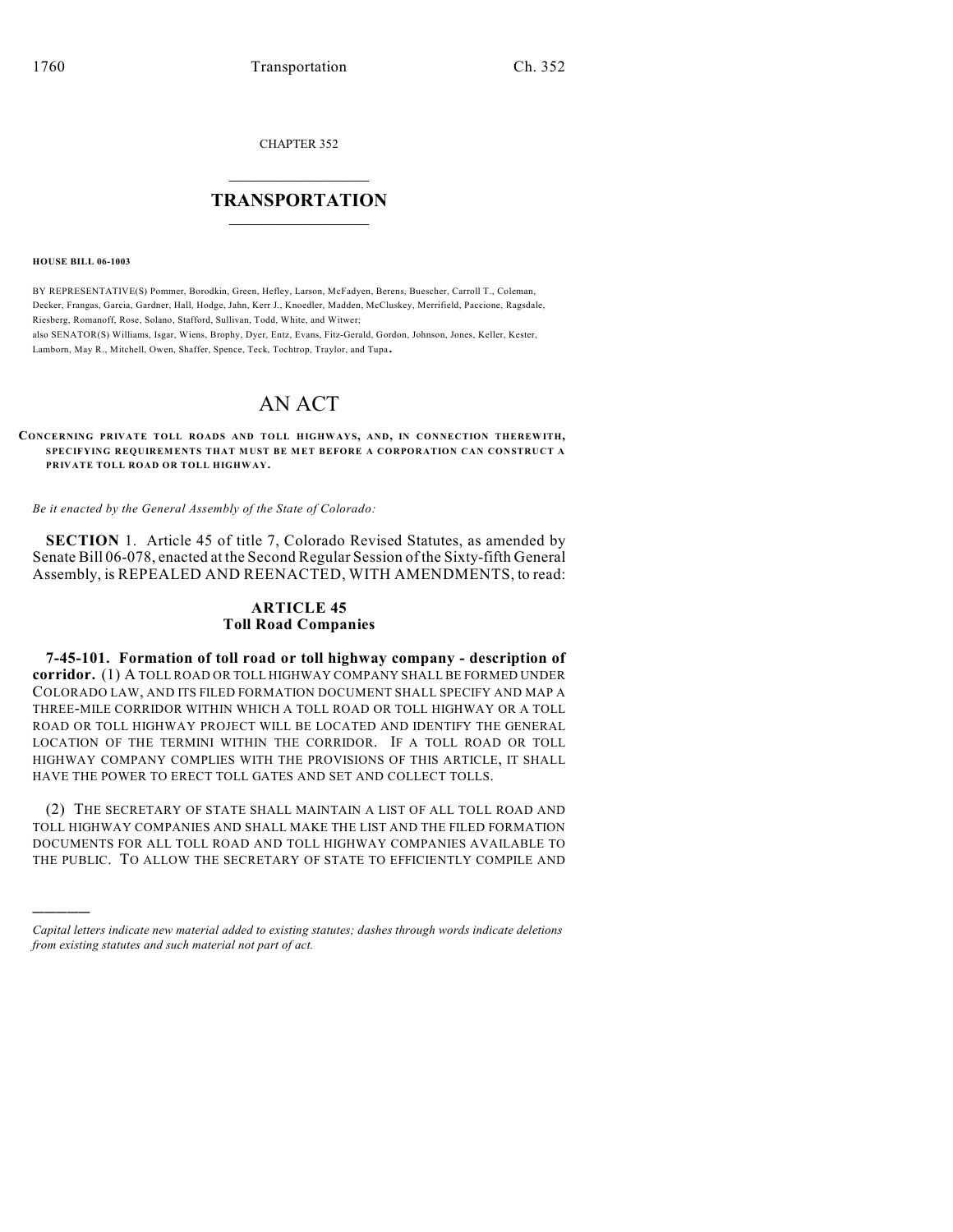MAINTAIN AN ACCESSIBLE LIST, A TOLL ROAD OR TOLL HIGHWAY COMPANY SHALL INCLUDE THE DESIGNATION "PTR" IN ITS OFFICIAL NAME AS SPECIFIED IN ITS FILED FORMATION DOCUMENT.

(3) NOTHING IN ARTICLES 30 TO 52, 101 TO 117, OR 121 TO 137 OF THIS TITLE SHALL BE CONSTRUED TO AUTHORIZE A TOLL ROAD OR TOLL HIGHWAY COMPANY TO LOCATE ALL OR ANY PART OF ITS THREE-MILE CORRIDOR, AS DESCRIBED IN SUBSECTION (1) OF THIS SECTION, UPON ANY EXISTING TOLL ROAD, TOLL HIGHWAY, OR PUBLIC HIGHWAY THAT IS, AT THE TIME OF THE FORMATION OF THE COMPANY, USED AS SUCH, OR WITHIN FIVE MILES OF THE ROUTE OR CORRIDOR FOR A FUTURE TOLL ROAD, TOLL HIGHWAY, OR TOLL ROAD OR TOLL HIGHWAY PROJECT THAT HAS BEEN DESIGNATED IN ANY PREVIOUSLY FILED FORMATION DOCUMENT EXCEPT AS NECESSARY TO CROSS THE TOLL ROAD, TOLL HIGHWAY, PROJECT, ROUTE, OR CORRIDOR.

(4) UPON THE EFFECTIVE DATE OF THIS SUBSECTION (4), ANY TOLL ROAD OR TOLL HIGHWAY COMPANY WHOSE EXISTING CERTIFICATE OF INCORPORATION SPECIFIES THE ROUTE OF A FUTURE TOLL ROAD OR TOLL HIGHWAY OR THE LOCATION OF A FUTURE TOLL ROAD OR TOLL HIGHWAY PROJECT, OR ANY AFFILIATE OF SUCH A COMPANY, SHALL HAVE THE EXCLUSIVE RIGHT FOR A PERIOD OF NINETY DAYS TO FILE NEW OR AMENDED FORMATION DOCUMENTS THAN ENCOMPASS LAND WITHIN THE SPECIFIED ROUTE.

**7-45-102. Definitions.** AS USED IN THIS ARTICLE, UNLESS THE CONTEXT OTHERWISE REQUIRES:

(1) "ASSOCIATED RAIL CORRIDOR" MEANS A CORRIDOR FOR A PROPOSED RAIL LINE AND ANY RELATED RAIL FACILITIES NECESSARY FOR THE OPERATION OF A RAIL LINE THAT ARE TO BE LOCATED IN THE RIGHT-OF-WAY OF A TOLL ROAD OR TOLL HIGHWAY.

(2) "ASSOCIATED SERVICE AREA" MEANS A GAS STATION, RESTAURANT, OR OTHER TRAVEL-RELATED SERVICE THAT SERVES MOTORISTS USING A TOLL ROAD OR TOLL HIGHWAY.

(3) "ASSOCIATED UTILITY CORRIDOR" MEANS A UTILITY LINE OR SYSTEM AND ANY RELATED INFRASTRUCTURE USED TO CONVEY GAS, ELECTRICITY, WATER, SEWAGE, TELECOMMUNICATIONS SIGNALS, DATA, OR OTHER MEDIA LOCATED OR TO BE LOCATED IN THE RIGHT-OF-WAY OF A TOLL ROAD OR TOLL HIGHWAY.

(4) "COMMENTING STATE AGENCIES" MEANS THE DEPARTMENT OF TRANSPORTATION, THE DEPARTMENT OF PUBLIC HEALTH AND ENVIRONMENT, THE DEPARTMENT OF NATURAL RESOURCES, THE DEPARTMENT OF AGRICULTURE, AND THE DEPARTMENT OF LOCAL AFFAIRS.

(5) "COMMERCIAL, RESIDENTIAL, AND INDUSTRIAL DEVELOPMENT" MEANS THE DEVELOPMENT OF OFFICES, SHOPS, STORES, HOTELS, RESTAURANTS, BARS, WAREHOUSES, FACTORIES, HOUSES, APARTMENTS, CONDOMINIUMS, AND OTHER BUILDINGS AND STRUCTURES USED FOR THE SALE AND RENTAL OF GOODS OR SERVICES, FOR THE MANUFACTURE, FABRICATION, ASSEMBLY, OR STORAGE OF PRODUCTS, OR FOR SLEEPING OR DWELLING.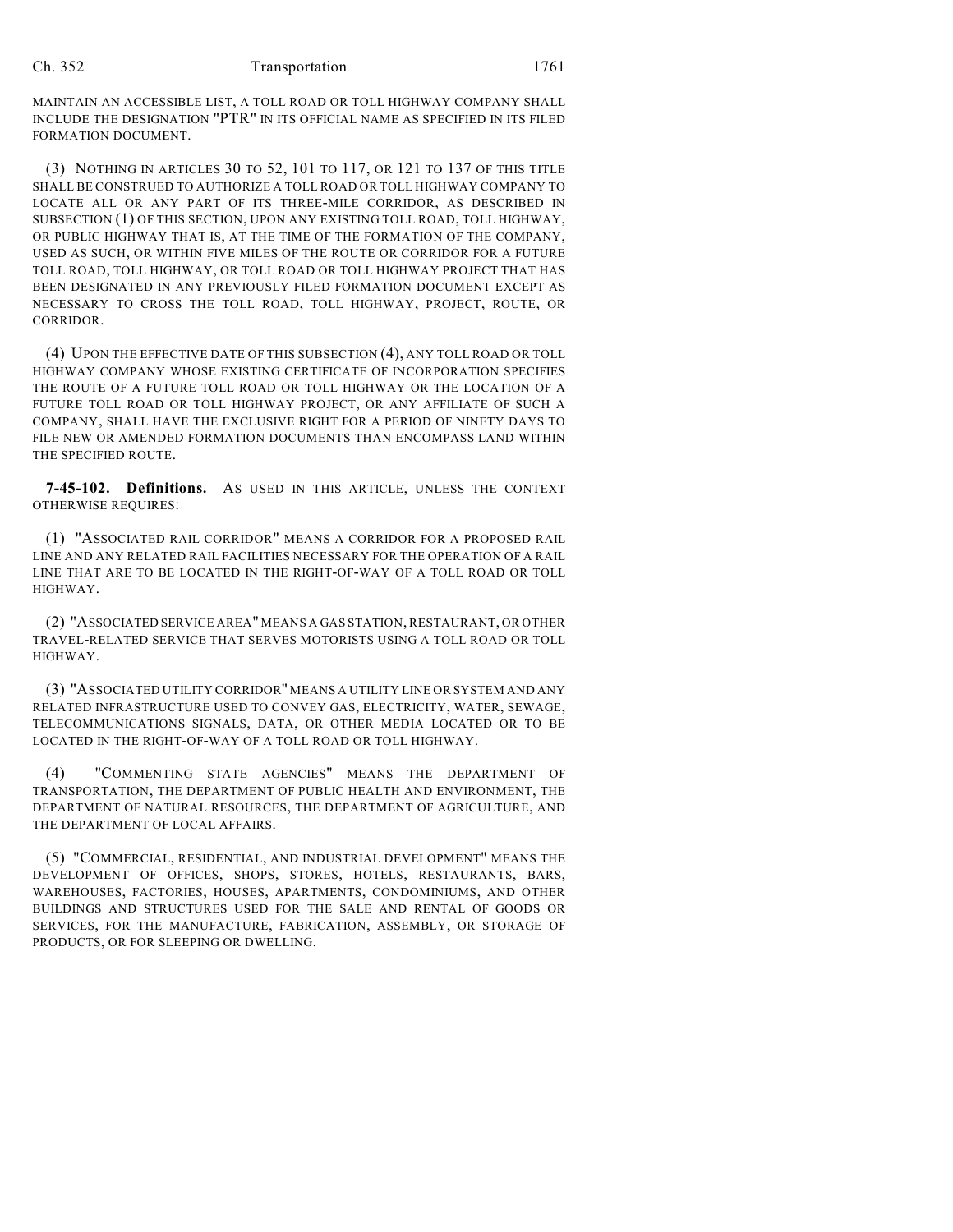### 1762 Transportation Ch. 352

(6) "COMPANY" MEANS A DOMESTIC CORPORATION, GENERAL PARTNERSHIP, LIMITED PARTNERSHIP, LIMITED LIABILITY COMPANY, LIMITED LIABILITY PARTNERSHIP, LIMITED LIABILITY LIMITED PARTNERSHIP, LIMITED PARTNERSHIP ASSOCIATION, NONPROFIT ASSOCIATION, NONPROFIT CORPORATION, COOPERATIVE, OR OTHER ORGANIZATION OR ASSOCIATION THAT IS CREATED UNDER A STATUTE OR COMMON LAW OF THIS STATE AND THAT IS RECOGNIZED UNDER THE LAW OF THIS STATE AS A SEPARATE LEGAL ENTITY.

(7) "FILED FORMATION DOCUMENT" MEANS ARTICLES OF INCORPORATION, ARTICLES OF ORGANIZATION, A CERTIFICATE OF LIMITED PARTNERSHIP, ARTICLES OF ASSOCIATION, A STATEMENT OF REGISTRATION, OR ANY OTHER DOCUMENT OF SIMILAR IMPORT FILED BY AN ENTITY WITH THE SECRETARY OF STATE UNDER WHICH THE ENTITY IS FORMED OR OBTAINS ITS LEGAL STATUS IN THIS STATE.

(8) "TOLL ROAD" OR "TOLL HIGHWAY" MEANS A SERIES OF IMPROVEMENTS, INCLUDING BUT NOT LIMITED TO PAVING, GRADING, LANDSCAPING, CURBS, GUTTERS, CULVERTS, SIDEWALKS, BIKEWAYS, LIGHTING, BRIDGES, OVERPASSES, UNDERPASSES, FRONTAGE ROADS, ACCESS ROADS, INTERCHANGES, DRAINAGE FACILITIES, MASS TRANSIT LANES, PARK AND RIDE FACILITIES, TOLL COLLECTION FACILITIES, ADMINISTRATIVE OR MAINTENANCE FACILITIES, AND EMERGENCY RESPONSE AND LAW ENFORCEMENT SERVICES. NOTHING IN THIS ARTICLE SHALL BE CONSTRUED TO AFFECT ANY COMMON CARRIER, AS DEFINED IN SECTION 40-1-102 (3), C.R.S., INCLUDING, BUT NOT LIMITED TO, ANY RAILROAD. ANY UTILITY LINE, SYSTEM, OR INFRASTRUCTURE SHALL BE SUBJECT TO A REASONABLE FEE AND REASONABLE RELOCATION PROVISIONS.

(9) "TOLL ROAD OR TOLL HIGHWAY COMPANY" MEANS A COMPANY THAT PROPOSES TO CONSTRUCT A TOLL ROAD OR TOLL HIGHWAY IN THIS STATE UNDER THE PROVISIONS OF THIS ARTICLE.

(10) "TOLL ROAD OR TOLL HIGHWAY PROJECT" OR "PROJECT" MEANS A PROPOSED TOLL ROAD OR TOLL HIGHWAY TOGETHER WITH ANY ASSOCIATED RAIL CORRIDOR, ASSOCIATED SERVICE AREA, OR ASSOCIATED UTILITY CORRIDOR.

**7-45-103. Deadline to commence work - maintenance of effort requirement.** A TOLL ROAD OR TOLL HIGHWAY COMPANY SHALL COMMENCE WORK, INCLUDING BUT NOT LIMITED TO PLANNING, DESIGN, ENVIRONMENTAL, MITIGATION, AND OTHER PRECONSTRUCTION WORK, ON THE TOLL ROAD OR TOLL HIGHWAY PROPOSED IN THE FILED FORMATION DOCUMENT NO LATER THAN THREE YEARS AFTER THE FILING OF THE DOCUMENT, OR WITHIN ONE YEAR AFTER RECEIVING ALL NECESSARY APPROVALS FOR CONSTRUCTION. IF ANY NECESSARY APPROVAL IS THE SUBJECT OF ADMINISTRATIVE OR JUDICIAL REVIEW, THEN THE ONE-YEAR PERIOD SHALL BE AUTOMATICALLY EXTENDED UNTIL ONE YEAR AFTER ALL ADMINISTRATIVE OR JUDICIAL REVIEW HAS BEEN CONCLUDED. THE TOLL ROAD OR TOLL HIGHWAY COMPANY AND ANY SUCCESSOR TOLL ROAD OR TOLL HIGHWAY COMPANY SHALL CONTINUE THE WORK FROM DAY TO DAY UNTIL AT LEAST FIVE HUNDRED THOUSAND DOLLARS HAVE BEEN EXPENDED ON THE TOLL ROAD OR TOLL HIGHWAY. IF THE TOLL ROAD OR TOLL HIGHWAY COMPANY FAILS TO PERFORM THE REQUIRED WORK, IT SHALL FORFEIT ALL RIGHTS ACQUIRED UNDER ITS FILED FORMATION DOCUMENT AND BE ADMINISTRATIVELY DISSOLVED. IF THE TOLL ROAD OR TOLL HIGHWAY COMPANY PERFORMS THE REQUIRED WORK, IT SHALL HAVE THE EXCLUSIVE RIGHT TO DEVELOP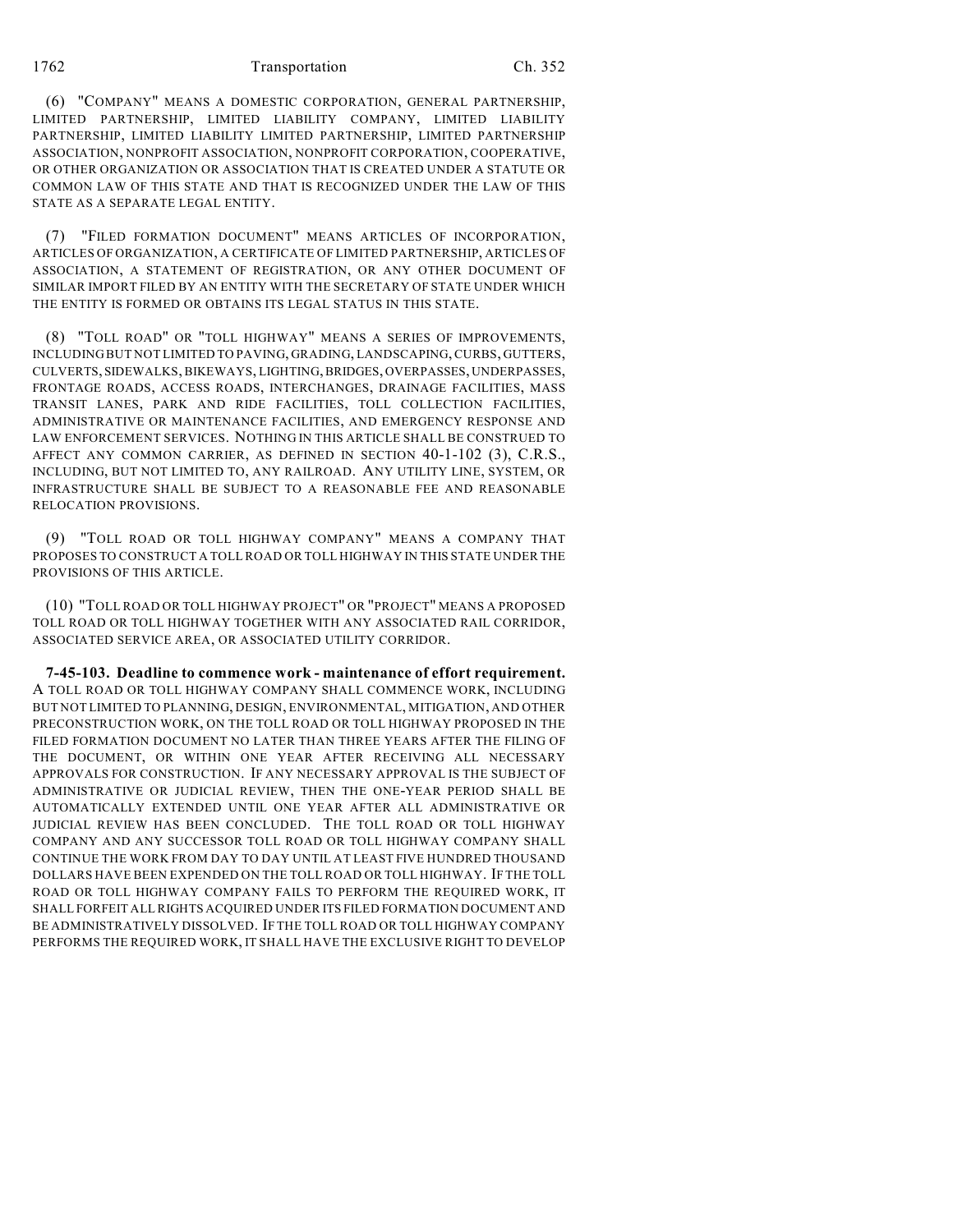OR SEEK APPROVAL TO DEVELOP A TOLL ROAD OR TOLL HIGHWAY WITHIN THE THREE-MILE CORRIDOR SPECIFIED IN ITS FILED FORMATION DOCUMENT AS REQUIRED BY SECTION 7-45-101 (1).

**7-45-104. Acquisition of right-of-way.** (1) NOTWITHSTANDING THE PROVISIONS OF SECTION 38-2-101, C.R.S., ON AND AFTER THE EFFECTIVE DATE OF THIS SECTION, A TOLL ROAD OR TOLL HIGHWAY COMPANY SHALL NOT HAVE THE POWER TO EXERCISE THE RIGHT OF EMINENT DOMAIN TO ACQUIRE ANY PART OF THE RIGHT-OF-WAY OF THE THREE-MILE CORRIDOR OF A PROPOSED TOLL ROAD OR TOLL HIGHWAY SPECIFIED IN THE FILED FORMATION DOCUMENT OF THE COMPANY AS REQUIRED BY SECTION 7-45-101 (1). NOTHING HEREIN SHALL PROHIBIT A TOLL ROAD OR TOLL HIGHWAY COMPANY FROM ENTERING INTO A PUBLIC-PRIVATE INITIATIVE WITH THE DEPARTMENT OF TRANSPORTATION IN ACCORDANCE WITH THE PROVISIONS OF PART 12 OF ARTICLE 1 OF TITLE 43, C.R.S., AND AS AUTHORIZED IN SECTION 7-45-111 FOR THE PURPOSE OF ENABLING THE CONSTRUCTION OF SUCH A TOLL ROAD OR TOLL HIGHWAY, BUT IN SUCH A CASE THE POWER OF EMINENT DOMAIN SHALL NOT BE EXERCISED BY THE TOLL ROAD OR TOLL HIGHWAY COMPANY AND MAY BE EXERCISED BY THE DEPARTMENT ONLY FOR PURPOSES OF ACQUIRING PROPERTY AND RIGHTS-OF-WAY NECESSARY FOR THE COMPLETION OF A TOLL ROAD OR TOLL HIGHWAY OPEN TO THE PUBLIC THAT IS INCORPORATED INTO THE COMPREHENSIVE STATEWIDE TRANSPORTATION PLAN PREPARED PURSUANT TO SECTION 43-1-1103 (5), C.R.S. THE DEPARTMENT MAY NOT USE THE POWER OF EMINENT DOMAIN PROVIDED IN THIS SECTION TO ACQUIRE A CEMETERY, AS DEFINED IN SECTION 10-15-102 (2), C.R.S., OR PROPERTY OWNED BY OR PRIMARILY USED BY A RELIGIOUS ORGANIZATION. IN EXERCISING THE POWER OF EMINENT DOMAIN, THE DEPARTMENT SHALL COMPLY WITH ALL LAWS AND ADMINISTRATIVE RULES THAT GOVERN THE DEPARTMENT'S USE OF EMINENT DOMAIN FOR STATE HIGHWAY PROJECTS, AND THE RIGHTS-OF-WAY ACQUIRED SHALL FORM A CORRIDOR NO LARGER THAN THAT APPROVED BY ALL AFFECTED METROPOLITAN PLANNING ORGANIZATIONS, REGIONAL PLANNING COMMISSIONS, AND THE TRANSPORTATION COMMISSION PURSUANT TO SECTIONS 7-45-105 AND 7-45-106. IN ACCORDANCE WITH SECTION 43-1-1204 (3) (b), C.R.S., THE DEPARTMENT MAY NOT SELL OR OTHERWISE TRANSFER OWNERSHIP OF PROPERTY OR RIGHTS-OF-WAY ACQUIRED THROUGH THE EXERCISE OF THE POWER OF EMINENT DOMAIN AS AUTHORIZED BY THIS SECTION TO A TOLL ROAD OR TOLL HIGHWAY COMPANY.

(2) AS USED IN THIS SECTION, "RELIGIOUS ORGANIZATION" MEANS ANY ORGANIZATION, CHURCH, BODY OF COMMUNICANTS, OR GROUP, NOT FOR PECUNIARY PROFIT, GATHERED IN COMMON MEMBERSHIP FOR MUTUAL SUPPORT AND EDIFICATION IN PIETY, WORSHIP, AND RELIGIOUS OBSERVANCES OR A SOCIETY, NOT FOR PECUNIARY PROFIT, OF INDIVIDUALS UNITED FOR RELIGIOUS PURPOSES AT A DEFINITE PLACE.

**7-45-105. Planning standards and project review.** (1) A TOLL ROAD OR TOLL HIGHWAY COMPANY SHALL NOT COMMENCE THE CONSTRUCTION OF A TOLL ROAD OR TOLL HIGHWAY OR OF ANY OTHER ELEMENT OF A TOLL ROAD OR TOLL HIGHWAY PROJECT UNTIL THE TOLL ROAD OR TOLL HIGHWAY OR OTHER ELEMENT HAS BEEN REVIEWED BY EVERY METROPOLITAN PLANNING ORGANIZATION OR REGIONAL PLANNING COMMISSION THAT IS LOCATED IN WHOLE OR IN PART WITHIN THE THREE-MILE CORRIDOR DESIGNATED BY THE TOLL ROAD OR TOLL HIGHWAY COMPANY AS REQUIRED BY SECTION 7-45-101 (1) AND HAS BEEN INCLUDED IN THE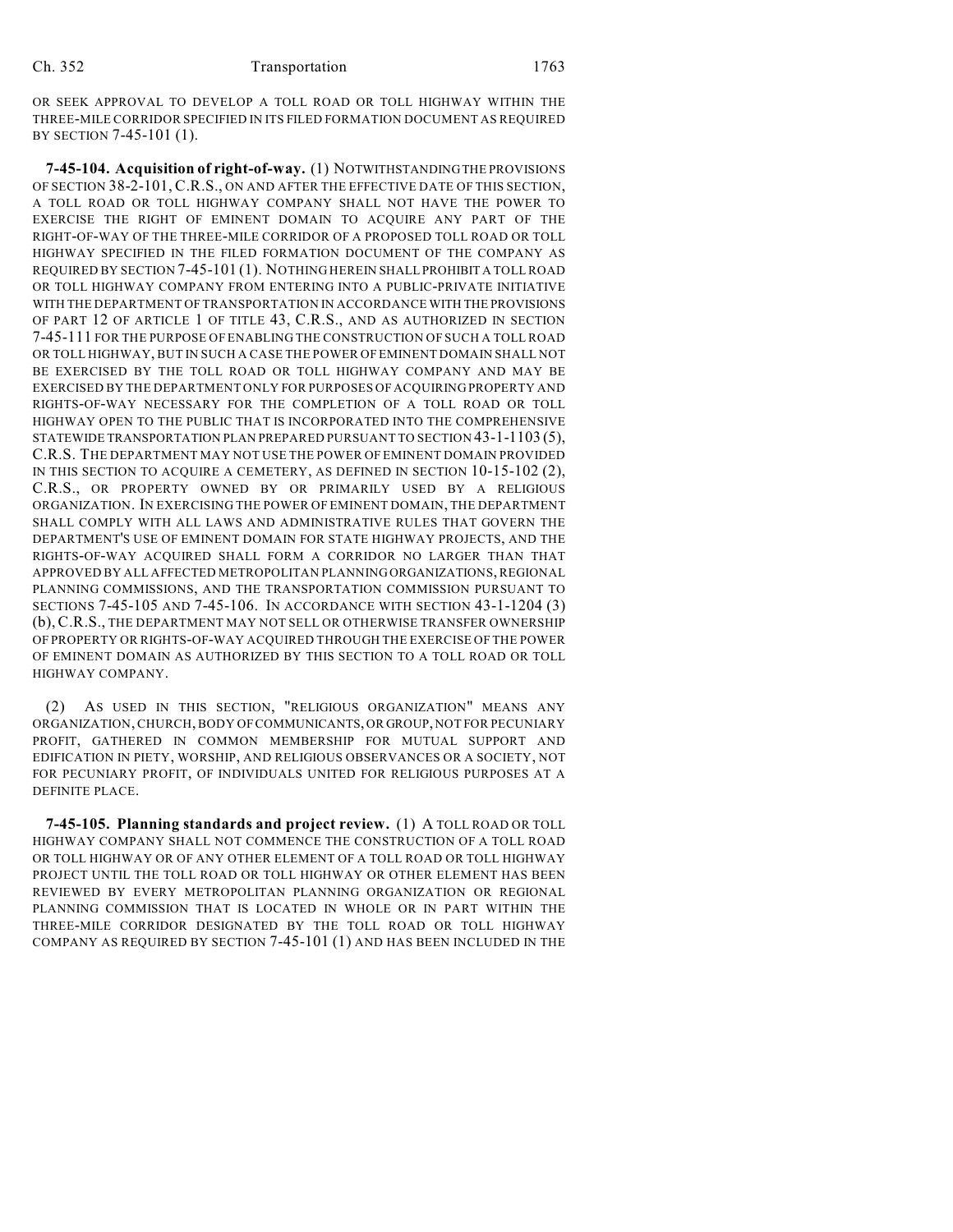REGIONAL TRANSPORTATION PLAN IN EFFECT FOR THE REGION PURSUANT TO SECTION 43-1-1103,C.R.S., AND IN THE COMPREHENSIVE STATEWIDE TRANSPORTATION PLAN REQUIRED PURSUANT TO SECTION 43-1-1103 (5), C.R.S. IN DESIGNATED NONATTAINMENT AREAS FOR ANY POLLUTANT PURSUANT TO THE FEDERAL "CLEAN AIR ACT", 42 U.S.C. SEC. 7401 ET SEQ., AS AMENDED, A METROPOLITAN PLANNING ORGANIZATION OR REGIONAL PLANNING COMMISSION SHALL NOT INCLUDE A TOLL ROAD OR TOLL HIGHWAY PROJECT IN THE REGIONAL TRANSPORTATION PLAN UNLESS THE ORGANIZATION OR COMMISSION HAS PERFORMED AN EMISSIONS ANALYSIS THAT DEMONSTRATES THAT REGIONAL EMISSIONS AND LOCAL PROJECT EMISSIONS WILL CONTINUE TO CONFORM TO THE STATE IMPLEMENTATION PLAN IF THE PROJECT IS ADDED TO THE REGIONAL TRANSPORTATION PLAN. THE TOLL ROAD OR TOLL HIGHWAY COMPANY SHALL PAY THE REASONABLE ACTUAL COSTS FOR THE EMISSIONS ANALYSIS. EACH ORGANIZATION OR COMMISSION MAY CONDITION ITS ADDITION OF A TOLL ROAD OR TOLL HIGHWAY PROJECT INTO THE REGIONAL TRANSPORTATION PLAN UPON ACCEPTABLE ENVIRONMENTAL MITIGATION ACTIVITIES AND COMMITMENTS TO OFFSET INCREMENTAL COSTS OF PUBLIC SERVICES THAT WILL BE NECESSARY AS A RESULT OF DEVELOPMENT OF THE PROJECT WITHIN THE PLANNING REGION.

(2) AT LEAST THIRTY DAYS BEFORE A METROPOLITAN PLANNING ORGANIZATION OR REGIONAL PLANNING COMMISSION MAY AMEND ITS REGIONAL TRANSPORTATION PLAN PURSUANT TO SUBSECTION (1) OF THIS SECTION, A TOLL ROAD OR TOLL HIGHWAY COMPANY SHALL PROVIDE THE ORGANIZATION OR COMMISSION INFORMATION ON THE TOLL ROAD OR TOLL HIGHWAY PROJECT BEING CONSIDERED FOR ADDITION TO THE PLAN THAT INCLUDES THE FINAL ENVIRONMENTAL DOCUMENTATION REQUIRED BY SECTION 7-45-106 (1) (b) (IV), THE OPERATING PLAN FOR THE PROJECT, THE TECHNOLOGY TO BE UTILIZED, AN ASSESSMENT OF PROJECT FEASIBILITY, AND AN ASSESSMENT OF THE LONG-TERM VIABILITY OF THE PROJECT.

(3) (a) AT THE DISCRETION OF A METROPOLITAN PLANNING ORGANIZATION OR REGIONAL PLANNING COMMISSION, A REGIONAL PLAN MAY INITIALLY BE AMENDED TO INCLUDE ONLY ENVIRONMENTAL AND PRECONSTRUCTION ACTIVITIES, EXCLUDING RIGHT-OF-WAY ACQUISITION, RELATING TO A TOLL ROAD OR TOLL HIGHWAY PROJECT AND MAY LATER BE AMENDED TO INCLUDE ACTUAL CONSTRUCTION AND RIGHT-OF-WAY ACQUISITION OF THE PROJECT FOLLOWING AGREEMENT BY THE METROPOLITAN PLANNING ORGANIZATION OR REGIONAL PLANNING COMMISSION THAT ACCEPTABLE ENVIRONMENTAL MITIGATION ACTIVITIES AND COMMITMENTS TO OFFSET INCREMENTAL COSTS OF PUBLIC SERVICES ARE INCLUDED IN THE PROJECT PLANS.

(b) UPON REQUEST OF A LOCAL GOVERNMENT LOCATED IN WHOLE OR IN PART WITHIN THE THREE-MILE CORRIDOR OF A PROPOSED TOLL ROAD OR TOLL HIGHWAY OR TOLL ROAD OR TOLL HIGHWAY PROJECT AS SPECIFIED PURSUANT TO SECTION 7-45-101 (1), A TOLL ROAD OR TOLL HIGHWAY COMPANY SHALL CONSULT WITH REPRESENTATIVES FROM THE LOCAL GOVERNMENT AND SHALL CONSIDER AVAILABLE MITIGATION OF DEMONSTRABLE NEGATIVE IMPACTS ON THE LOCAL GOVERNMENT OR ITS CITIZENS THAT WOULD RESULT FROM THE CONSTRUCTION, OPERATION, OR FINANCING OF THE TOLL ROAD OR TOLL HIGHWAY OR PROJECT.

**7-45-106. Environmental standards and review.** (1) (a) BEFORE CONSTRUCTING AND OPERATING A TOLL ROAD OR TOLL HIGHWAY OR ANY OTHER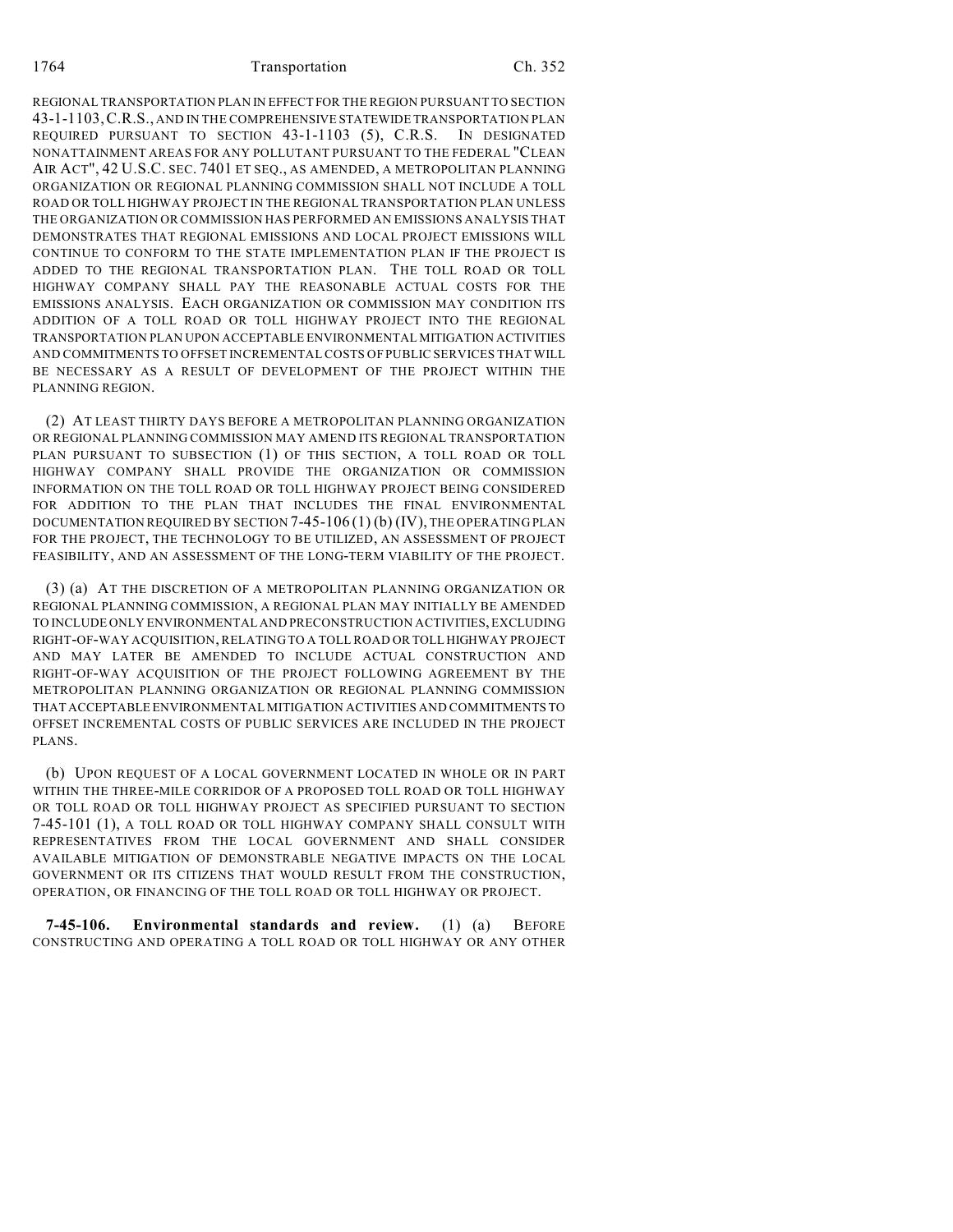ELEMENT OF A TOLL ROAD OR TOLL HIGHWAY PROJECT, A TOLL ROAD OR TOLL HIGHWAY COMPANY SHALL PREPARE, AT ITS OWN EXPENSE, ENVIRONMENTAL DOCUMENTATION THAT COMPLIES WITH THE ENVIRONMENTAL STEWARDSHIP GUIDE APPROVED BY THE TRANSPORTATION COMMISSION IN MAY 2005. THE DOCUMENTATION SHALL DESCRIBE THE ENVIRONMENTAL, SOCIAL, AND ECONOMIC EFFECTS OF THE PROPOSED TOLL ROAD, TOLL HIGHWAY, OR PROJECT, IDENTIFY FEASIBLE MEASURES TO AVOID OR OTHERWISE MITIGATE THE ADVERSE EFFECTS OF THE PROJECT, AND ESTIMATE THE FINANCIAL COSTS TO IMPLEMENT MITIGATION MEASURES THAT ARE INCLUDED IN THE PROJECT OR HAVE BEEN PREVIOUSLY RECOMMENDED IN WRITING BY THE COMMENTING STATE AGENCIES OR AN AFFECTED METROPOLITAN PLANNING ORGANIZATION OR REGIONAL TRANSPORTATION COMMISSION AND COMPLY WITH FEDERAL AND STATE AIR AND WATER QUALITY STANDARDS, APPROVALS, AND PERMITS.

(b) (I) A TOLL ROAD OR TOLL HIGHWAY COMPANY SHALL NOT BEGIN WORK ON ENVIRONMENTAL DOCUMENTATION REQUIRED BY PARAGRAPH (a) OF THIS SUBSECTION (1) UNTIL IT HAS OBTAINED PRELIMINARY APPROVAL FROM THE EXECUTIVE DIRECTOR OF THE DEPARTMENT OF TRANSPORTATION THAT THE SCOPE OF THE PLANNED ENVIRONMENTAL DOCUMENTATION IS CONSISTENT WITH THE ENVIRONMENTAL STEWARDSHIP GUIDE ISSUED BY THE DEPARTMENT IN MAY 2005 AND ALL OTHER REQUIREMENTS OF PARAGRAPH (a) OF THIS SUBSECTION (1).

(II) A TOLL ROAD OR TOLL HIGHWAY COMPANY SHALL PROVIDE A COPY OF ANY DRAFT ENVIRONMENTAL DOCUMENTATION IT PREPARES AS REQUIRED BY PARAGRAPH (a) OF THIS SUBSECTION (1) TO THE COMMENTING STATE AGENCIES, AFFECTED METROPOLITAN PLANNING ORGANIZATIONS AND REGIONAL PLANNING COMMISSIONS, AND AFFECTED LOCAL GOVERNMENTS. THE TOLL ROAD OR TOLL HIGHWAY COMPANY SHALL ALSO MAKE THE DRAFT ENVIRONMENTAL DOCUMENTATION ELECTRONICALLY OR OTHERWISE AVAILABLE TO THE PUBLIC.THE COMMENTING STATE AGENCIES MAY, WITHIN SIXTY DAYS, PROVIDE THE TOLL ROAD OR TOLL HIGHWAY COMPANY AND AFFECTED METROPOLITAN PLANNING ORGANIZATIONS AND REGIONAL PLANNING COMMISSIONS WITH THEIR ANALYSES OF THE ADEQUACY OF THE ENVIRONMENTAL DOCUMENTATION AND SHALL MAKE THE ANALYSES AVAILABLE TO THE PUBLIC.

(III) EACH OF THE COMMENTING AGENCIES MAY CHARGE A FEE TO A TOLL ROAD OR TOLL HIGHWAY COMPANY TO COVER THE REASONABLE EXPENSES THAT IT INCURRED IN FULFILLING THE REQUIREMENTS OF SUBPARAGRAPHS (I) AND (II), AS APPLICABLE, OF THIS PARAGRAPH (b).

(IV) A TOLL ROAD OR TOLL HIGHWAY COMPANY SHALL PREPARE FINAL ENVIRONMENTAL DOCUMENTATION THAT ADDRESSES COMMENTS RECEIVED FROM THE COMMENTING STATE AGENCIES, METROPOLITAN PLANNING ORGANIZATIONS, REGIONAL PLANNING COMMISSIONS, AND OTHER INTERESTED PARTIES. THE FINAL ENVIRONMENTAL DOCUMENTATION SHALL BE MADE AVAILABLE TO THE DEPARTMENT OF TRANSPORTATION AND THE PUBLIC AT LEAST THIRTY DAYS PRIOR TO PUBLICATION OF ANY NOTICE OF HEARING SCHEDULED BY THE COMMISSION PURSUANT TO SUBSECTION (2) OF THIS SECTION.

(2) THE TRANSPORTATION COMMISSION CREATED IN SECTION 43-1-106, C.R.S., SHALL NOT REVISE THE COMPREHENSIVE STATEWIDE TRANSPORTATION PLAN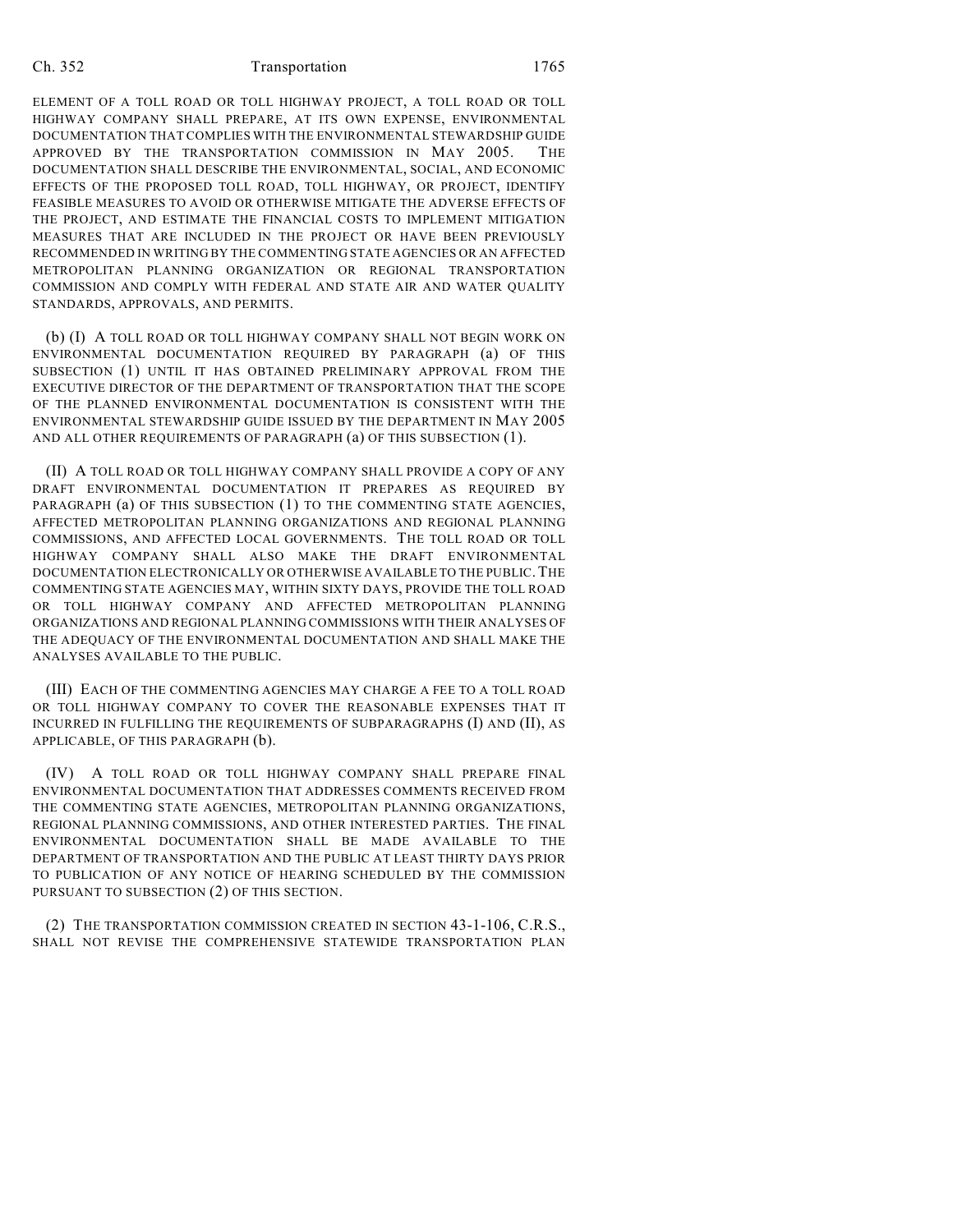## 1766 Transportation Ch. 352

PREPARED PURSUANT TO SECTION 43-1-1103 (5), C.R.S., TO INCLUDE A TOLL ROAD, TOLL HIGHWAY, OR TOLL ROAD OR TOLL HIGHWAY PROJECT SUBJECT TO THE REQUIREMENTS OF THIS SECTION UNLESS THE COMMISSION, AFTER HOLDING A PUBLIC HEARING, DETERMINES THAT:

(a) THE REQUIREMENTS OF SECTION 7-45-105 AND SUBSECTION (1) OF THIS SECTION HAVE BEEN MET;

(b) THE TOLL ROAD, TOLL HIGHWAY, OR PROJECT IS:

(I) NECESSARY TO MEET THE TRANSPORTATION NEEDS OF THE STATE;

(II) CONSISTENT WITH SECTION 43-1-1103 (5), C.R.S., AND THE POLICIES OF THE TRANSPORTATION COMMISSION;

(III) CONSISTENT WITH 23 U.S.C. SEC. 135; AND

(IV) IN THE PUBLIC INTEREST.

(c) THE TOLL ROAD, TOLL HIGHWAY, OR PROJECT SPONSOR HAS ESTABLISHED A RESERVE FUND, PERFORMANCE BOND, OR OTHER APPROPRIATE MECHANISM TO ENSURE FULL PAYMENT OF THE COSTS OF COMPLIANCE WITH FEDERAL AND STATE AIR AND WATER QUALITY STANDARDS, OTHER FEDERAL AND STATE ENVIRONMENTAL REQUIREMENTS, AND MITIGATION MEASURES INCLUDED IN THE TOLL ROAD, TOLL HIGHWAY, OR PROJECT OR REQUIRED BY THE TRANSPORTATION COMMISSION, A METROPOLITAN PLANNING ORGANIZATION, OR A REGIONAL PLANNING COMMISSION; AND

(d) THE TOLL ROAD, TOLL HIGHWAY, OR PROJECT SPONSOR HAS ENTERED INTO ENFORCEABLE AGREEMENTS WITH THE DEPARTMENT OF TRANSPORTATION, OR AGREEMENTS WITH AFFECTED LOCAL GOVERNMENTS THAT ARE ACCEPTABLE TO THE TRANSPORTATION COMMISSION, TO ENSURE THAT MITIGATION MEASURES INCLUDED IN THE PROJECT OR REQUIRED BY THE TRANSPORTATION COMMISSION, A METROPOLITAN PLANNING ORGANIZATION, OR A REGIONAL PLANNING COMMISSION WILL BE IMPLEMENTED.

(3) THE TRANSPORTATION COMMISSION MAY CONDITION ITS ADDITION OF A TOLL ROAD OR TOLL HIGHWAY OR A TOLL ROAD OR TOLL HIGHWAY PROJECT INTO THE COMPREHENSIVE STATEWIDE TRANSPORTATION PLAN UPON ADDITIONAL MITIGATION MEASURES IF THE COMMISSION DETERMINES THAT THE MITIGATION MEASURES ARE IN THE BEST OVERALL PUBLIC INTEREST TAKING INTO CONSIDERATION:

(a) THE NEED FOR FAST, SAFE, AND EFFICIENT TRANSPORTATION;

(b) PUBLIC SERVICES;

(c) THE COSTS OF ELIMINATING OR MINIMIZING THE ADVERSE EFFECTS FOR WHICH THE MITIGATION MEASURES ARE PROPOSED;

(d) ENVIRONMENTAL, SOCIAL, AND ECONOMIC VALUES; AND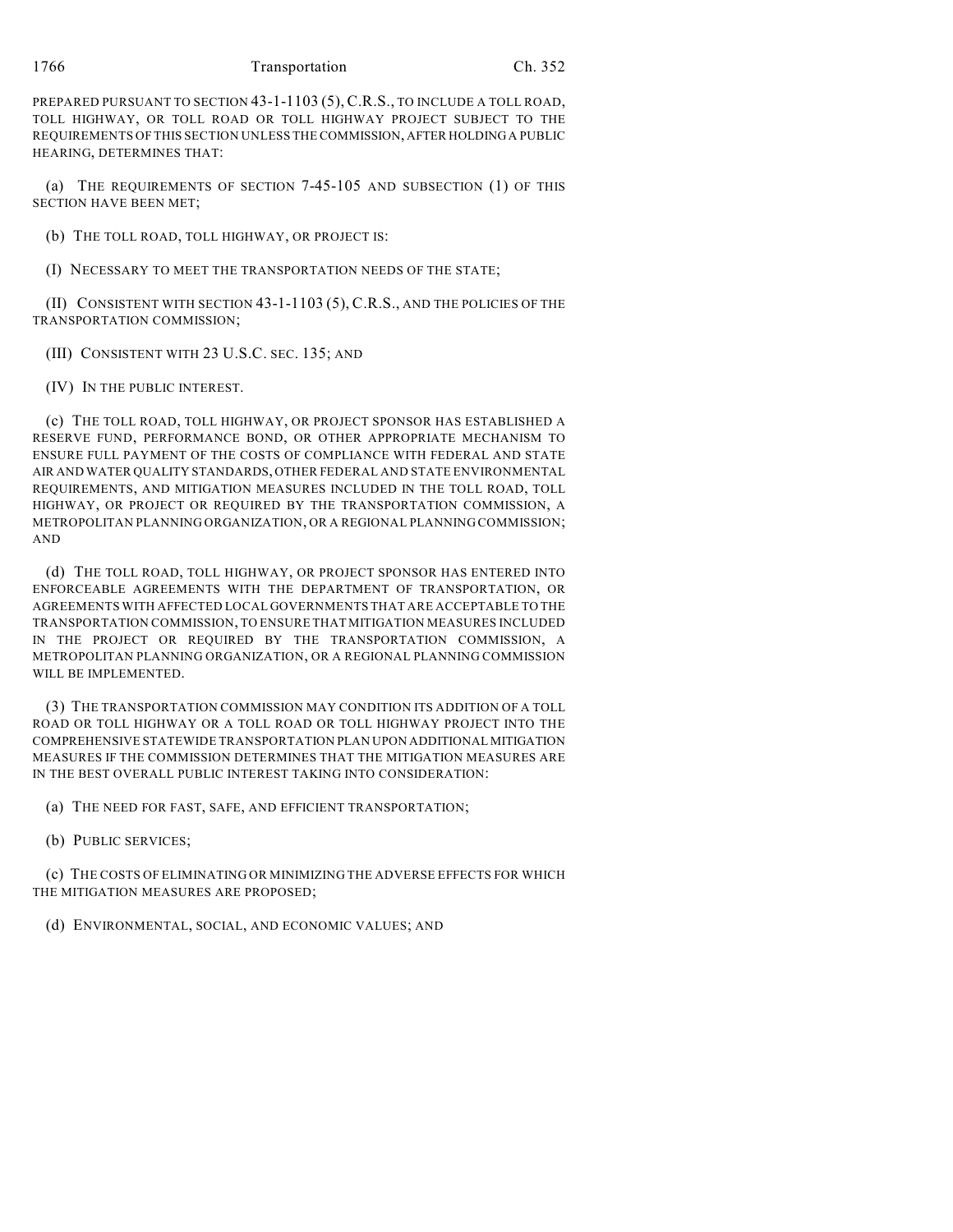(e) THE FINANCIAL FEASIBILITY OF THE TOLL ROAD, TOLL HIGHWAY, OR PROJECT.

**7-45-107. Construction safety standards.** WHEN CONSTRUCTING AND MAINTAINING A TOLL ROAD OR TOLL HIGHWAY OR ANY OTHER ELEMENT OF A TOLL ROAD OR TOLL HIGHWAY PROJECT, A TOLL ROAD OR TOLL HIGHWAY COMPANY SHALL COMPLY WITH ALL DEPARTMENT OF TRANSPORTATION SAFETY STANDARDS FOR STATE TRANSPORTATION PROJECTS.

**7-45-108. County clerk notification.** (1) WITHIN NINETY DAYS OF FILING A FORMATION DOCUMENT PURSUANT TO SECTION 7-45-101, A TOLL ROAD OR TOLL HIGHWAY COMPANY SHALL:

(a) CAUSE WRITTEN NOTICE TO BE SENT TO AND RECORDED BY THE CLERK AND RECORDER OF EACH COUNTY THAT INCLUDES TERRITORY THAT IS INCLUDED WITHIN THE THREE-MILE CORRIDOR SPECIFIED IN THE FILED FORMATION DOCUMENT OF THE INTENT OF THE TOLL ROAD OR TOLL HIGHWAY COMPANY TO CONSTRUCT A TOLL ROAD, TOLL HIGHWAY, OR TOLL ROAD OR TOLL HIGHWAY PROJECT WITHIN THAT CORRIDOR AND SHALL MAIL THE WRITTEN NOTICE TO EACH PERSON WHO OWNS REAL PROPERTY WITHIN THE THREE-MILE CORRIDOR. THE TOLL ROAD OR TOLL HIGHWAY COMPANY SHALL SEND THE NOTICE BY CERTIFIED MAIL AND SHALL GENERALLY DESCRIBE THE PROPOSED TOLL ROAD, TOLL HIGHWAY, OR PROJECT, INCLUDING ITS LOCATION, TERMINI, IMPROVEMENTS, AND OPERATION. THE NOTICE SHALL ALSO EXPLAIN THAT THE PROJECT MAY NOT GO FORWARD UNTIL THE PROCESS FOR APPROVING THE PROJECT REQUIRED BY THIS ARTICLE HAS BEEN COMPLETED, SUMMARIZE THE APPROVAL PROCESS, IDENTIFY OPPORTUNITIES DURING THE PROCESS FOR PUBLIC INVOLVEMENT, AND PROVIDE A CONTACT FOR ADDITIONAL INFORMATION.

(b) FILE A DISCLAIMER OF INTEREST AND MAP OF THE THREE-MILE CORRIDOR WITH THE CLERK AND RECORDER'S OFFICE IN THE COUNTY OF RESIDENCE OF EACH PERSON TO WHOM THE COMPANY PROVIDED WRITTEN NOTICE PURSUANT TO PARAGRAPH (a) OF THIS SUBSECTION (1) THAT EXPRESSLY STATES THAT THE FILED FORMATION DOCUMENT DOES NOT EFFECT AN INTEREST IN THE PERSON'S REAL PROPERTY WITHIN THE THREE-MILE CORRIDOR SPECIFIED IN THE FILED FORMATION DOCUMENT.

(2) A TOLL ROAD OR TOLL HIGHWAY COMPANY THAT HAS FILED A FORMATION DOCUMENT PRIOR TO THE EFFECTIVE DATE OF THIS SUBSECTION (2) AND THAT HAS NOT SATISFIED THE NOTICE REQUIREMENTS OF SUBSECTION (1) OF THIS SECTION SHALL FILE A NEW OR AMENDED FORMATION DOCUMENT WITHIN NINETY DAYS OF THE EFFECTIVE DATE OF THIS SUBSECTION (2) THAT INCLUDES THE INFORMATION REQUIRED BY SECTION 7-45-101 (1) AND THAT CERTIFIES THAT THE COMPANY HAS COMPLIED WITH OR WILL COMPLY WITH THE REQUIREMENTS OF SAID SUBSECTION (1) WITHIN NINETY DAYS OF THE EFFECTIVE DATE OF THIS SUBSECTION (2).

(3) COMPLIANCE WITH THE NOTIFICATION AND FILING REQUIREMENTS OF SUBSECTIONS (1) AND (2) OF THIS SECTION SHALL CONSTITUTE COMPLIANCE WITH THE NOTIFICATION, FILING, AND RECORDING REQUIREMENTS OF SECTION 38-2-101 (2), C.R.S., AS ENACTED BY SENATE BILL 06-115, ENACTED AT THE SECOND REGULAR SESSION OF THE SIXTY-FIFTH GENERAL ASSEMBLY.

## **7-45-109. Use of land by toll road or toll highway company - right to**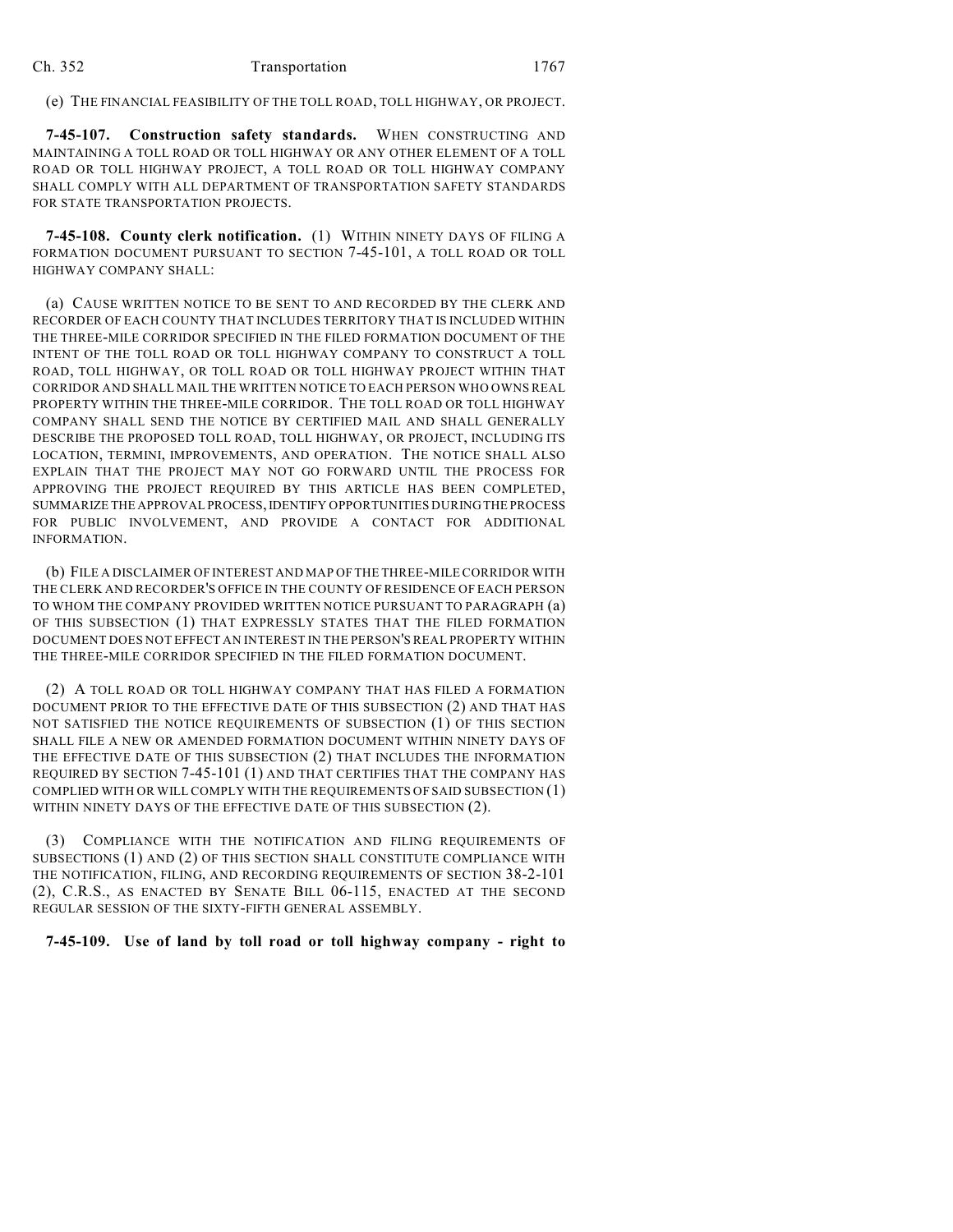**repurchase unneeded condemned property.** ANY INTEREST IN REAL PROPERTY THAT IS OBTAINED BY A TOLL ROAD OR TOLL HIGHWAY COMPANY, OTHER THAN A LEASEHOLD INTEREST IN PROPERTY OR RIGHTS-OF-WAY ACQUIRED AND OWNED BY THE DEPARTMENT OF TRANSPORTATION AS AUTHORIZED IN SECTION 7-45-104, WITHIN THE THREE-MILE CORRIDOR SPECIFIED IN ITS FILED FORMATION DOCUMENT AND THAT IS NOT USED FOR A TOLL ROAD OR TOLL HIGHWAY PROJECT SHALL NOT BE USED FOR COMMERCIAL, RESIDENTIAL, OR INDUSTRIAL DEVELOPMENT; EXCEPT THAT, THIS LIMITATION ON USE SHALL APPLY ONLY DURING THE PERIOD IN WHICH THE TOLL ROAD OR TOLL HIGHWAY COMPANY IS DEVELOPING OR OPERATING A TOLL ROAD OR TOLL HIGHWAY WITHIN THE CORRIDOR. IF THE DEVELOPMENT OR OPERATION OF A TOLL ROAD OR TOLL HIGHWAY CEASES AFTER THE DEPARTMENT HAS EXERCISED THE POWER OF EMINENT DOMAIN TO ACQUIRE PROPERTY DEEMED AT THE TIME OF ACQUISITION TO BE NECESSARY FOR THE COMPLETION OF THE TOLL ROAD OR TOLL HIGHWAY AS AUTHORIZED IN SECTION 7-45-104, A PERSON FROM WHOM THE DEPARTMENT ACQUIRED PROPERTY THROUGH THE EXERCISE OF EMINENT DOMAIN HAS AN EXCLUSIVE OPTION TO REPURCHASE THE PROPERTY ACQUIRED AT THE PRICE PAID FOR THE PROPERTY AS JUST COMPENSATION BY THE DEPARTMENT. THE PERSON MAY EXERCISE THE OPTION WITHIN EIGHTEEN MONTHS FOLLOWING THE CESSATION OF THE DEVELOPMENT OR OPERATION OF THE TOLL ROAD OR TOLL HIGHWAY.

**7-45-110. Sale of interest in or assets of a toll road or toll highway company.** (1) IF ANY INTEREST IN A TOLL ROAD OR TOLL HIGHWAY COMPANY IS SOLD OR TRANSFERRED, THE TOLL ROAD OR TOLL HIGHWAY COMPANY SHALL CONTINUE TO COMPLY WITH THE LIMITATIONS SET FORTH IN SECTION 7-45-109.

(2) IF A TOLL ROAD OR TOLL HIGHWAY COMPANY SELLS OR TRANSFERS ANY INTEREST IN ITS REAL PROPERTY WITHIN THE THREE-MILE CORRIDOR SPECIFIED IN ITS FILED FORMATION DOCUMENT THAT IS NOT USED FOR THE TOLL ROAD OR TOLL HIGHWAY, THEN THE PURCHASER SHALL COMPLY WITH THE LIMITATIONS SET FORTH IN SECTION 7-45-109.

(3) IF A TOLL ROAD, TOLL HIGHWAY, OR TOLL ROAD OR TOLL HIGHWAY PROJECT IS INCLUDED IN THE COMPREHENSIVE STATEWIDE TRANSPORTATION PLAN REQUIRED PURSUANT TO SECTION 43-1-1103 (5), C.R.S., BEFORE THE TOLL ROAD OR TOLL HIGHWAY COMPANY COMPLETES A SUBSEQUENT SALE OR TRANSFER OF ASSETS OR RIGHTS GENERATING MORE THAN TWENTY PERCENT OF THE CURRENT REVENUE FROM THE TOLL ROAD, TOLL HIGHWAY, OR PROJECT, THE PURCHASER MUST DEMONSTRATE TO THE TRANSPORTATION COMMISSION, AND THE COMMISSION MUST DETERMINE, THAT FOLLOWING THE SALE OR TRANSFER THE RESOURCES NEEDED TO COMPLY WITH FEDERAL AND STATE WATER QUALITY STANDARDS AND OTHER FEDERAL AND STATE ENVIRONMENTAL REQUIREMENTS AND TO IMPLEMENT MITIGATION MEASURES THAT WERE INCLUDED IN THE TOLL ROAD OR TOLL HIGHWAY PROJECT DESCRIPTION OR REQUIRED BY A METROPOLITAN PLANNING ORGANIZATION, A REGIONAL PLANNING COMMISSION, OR THE TRANSPORTATION COMMISSION WILL STILL BE AVAILABLE FOR THOSE PURPOSES.

**7-45-111. Public-private initiatives.** NOTHING CONTAINED IN THIS ARTICLE SHALL PROHIBIT A TOLL ROAD OR TOLL HIGHWAY COMPANY FROM ENTERING INTO A PUBLIC-PRIVATE INITIATIVE WITH THE DEPARTMENT OF TRANSPORTATION IN ACCORDANCE WITH THE PROVISIONS OF PART 12 OF ARTICLE 1 OF TITLE 43, C.R.S., FOR THE PURPOSE OF ENABLING THE CONSTRUCTION OF A TOLL ROAD, TOLL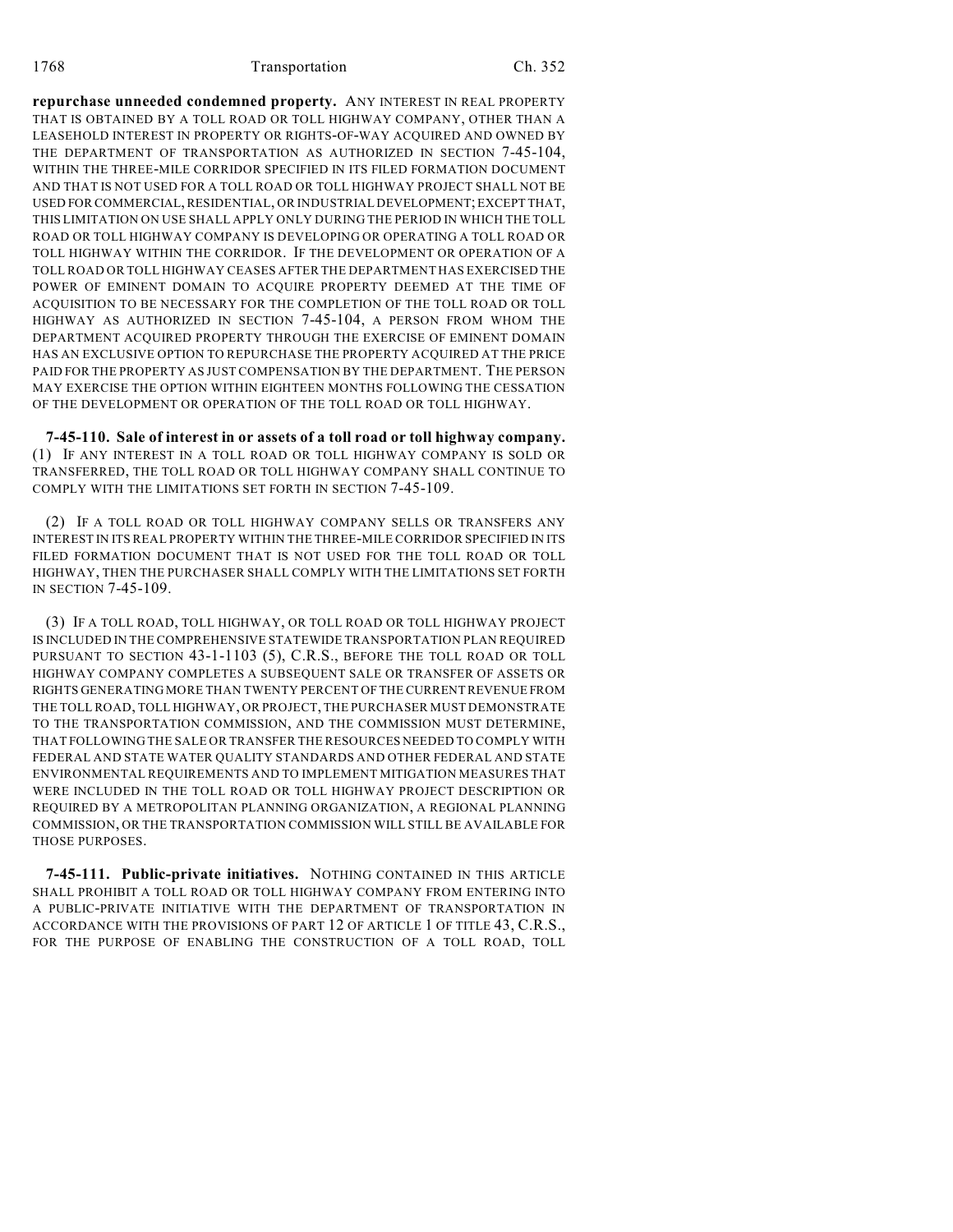HIGHWAY, OR PROJECT. ANY SUCH PROJECT SHALL COMPLY WITH THE REQUIREMENTS OF THIS ARTICLE.

**SECTION** 2. 38-2-101 (2), (3), and (4), Colorado Revised Statutes, as amended by Senate Bill 06-115, enacted at the Second Regular Session of the Sixty-fifth General Assembly, are amended, and the said 38-2-101 is further amended BY THE ADDITION OF A NEW SUBSECTION, to read:

**38-2-101. Who may condemn real estate, rights-of-way, or other rights additional requirements for private toll roads and toll highways.** (2) Notwithstanding the provisions of subsection  $(1)$  of this section, a corporation formed for the purpose of constructing a private toll road or toll highway COMPANY may not condemn real estate or right-of-way, but the department of transportation may exercise, subject to the conditions and limitations set forth in sections 7-45-104 and  $43-1-1202$  (1) (f), C.R.S., the power of eminent domain in connection with a toll road or toll highway project FOR PURPOSES OF ACQUIRING PROPERTY AND RIGHTS-OF-WAY NECESSARY FOR THE COMPLETION OF A TOLL ROAD OR TOLL HIGHWAY OPEN TO THE PUBLIC THAT IS INCORPORATED INTO THE COMPREHENSIVE STATEWIDE TRANSPORTATION PLAN PREPARED PURSUANT TO SECTION 43-1-1103 (5), C.R.S., AND IS being undertaken as a public-private initiative between the department and such a corporation THE COMPANY. Such a corporation TOLL ROAD OR TOLL HIGHWAY COMPANY shall, within six months after the date of its incorporation FILING OF ITS FILED FORMATION DOCUMENT, file and record with the county clerk and recorder of each county through which any portion of the proposed toll road or toll highway will pass a map or survey of the proposed route of the toll road or toll highway. The corporation TOLL ROAD OR TOLL HIGHWAY COMPANY shall include with the map or survey a statement of the proposed route of the toll road or toll highway, within three miles, and a listing of all property over or across which the proposed toll road or toll highway will be constructed, and shall file and record supplementary maps, surveys, statements, and listings upon any lawful change of the proposed route of the toll road or toll highway.

(3) Nothing in this section shall be construed to authorize any corporation TOLL ROAD OR TOLL HIGHWAY COMPANY to construct a private toll road or toll highway through, in, upon, under, or over any street or alley of any city, incorporated town, county, or city and county without first obtaining the consent of the municipal or county authorities having power to give the consent of the city, incorporated town, county, or city and county.

(4) (a) A political subdivision may levy a tax, fee, or charge ON A TOLL ROAD OR TOLL HIGHWAY COMPANY for any right or privilege of constructing or operating a private toll road or toll highway such as a street or public highway construction permit fee or an impact fee or other similar development charge designed to fund expenditures by the political subdivision on capital facilities needed to serve the toll road or toll highway, but shall only levy a construction permit fee to the extent that the permit fee applies to all persons seeking a construction permit.

(b) All permit fees, impact fees, or other similar development charges levied by a political subdivision on a corporation TOLL ROAD OR TOLL HIGHWAY COMPANY constructing or operating a private toll road or toll highway shall be no greater than necessary to defray the costs directly incurred by the political subdivision in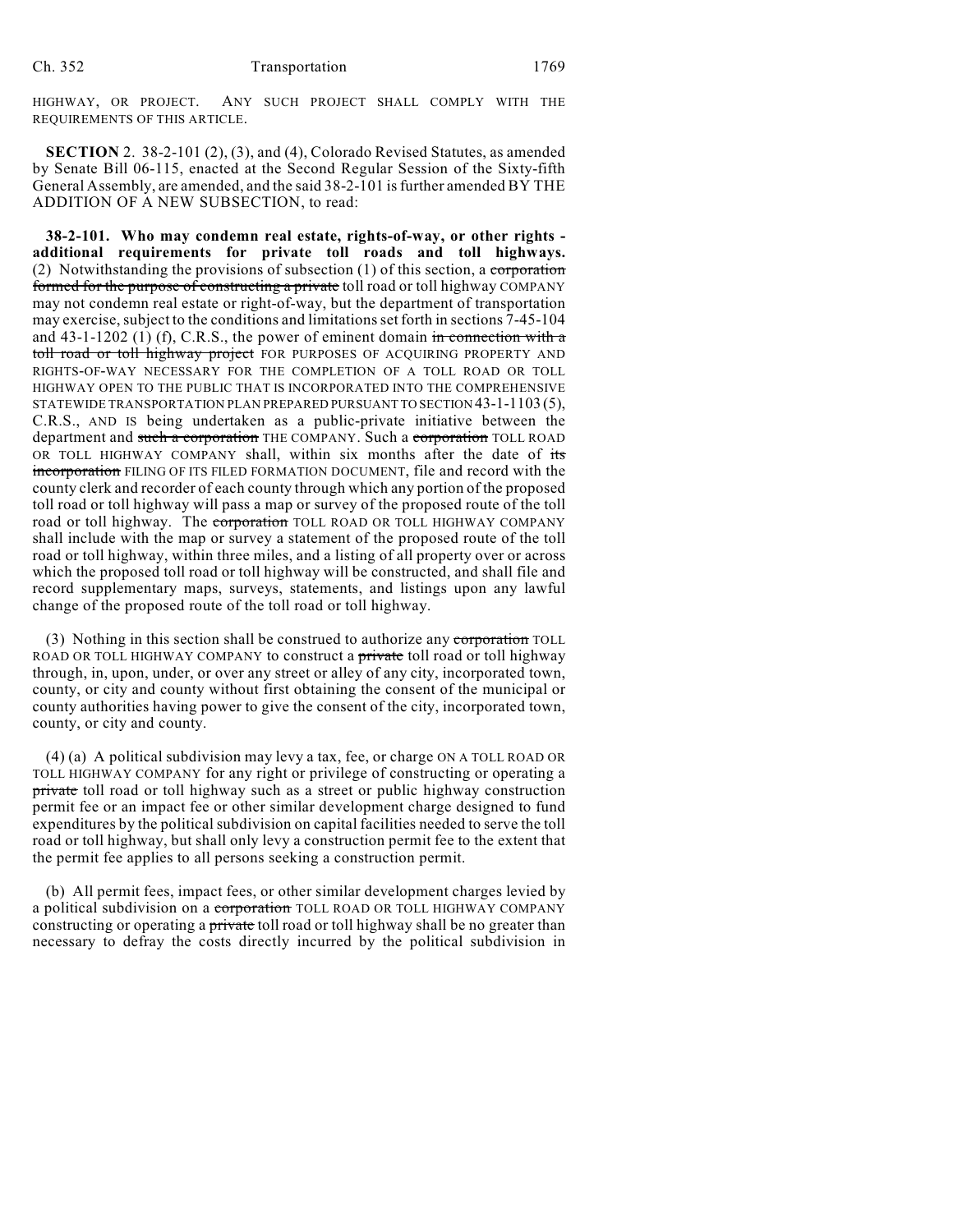1770 Ch. 352

providing services, and, in the case of impact fees or other development charges, shall be no greater than necessary to defray impacts directly related to the toll road or toll highway. The fees and charges shall also be reasonably related in time to the incurrence of the impacts or costs. In any controversy concerning the appropriateness of a fee or charge, the political subdivision shall have the burden of proving that the fee or charge is no greater than necessary to defray the direct impacts or costs incurred by the political subdivision. All costs of construction shall be borne by the corporation TOLL ROAD OR TOLL HIGHWAY COMPANY constructing or operating the toll road or toll highway.

(5) AS USED IN THIS SECTION, UNLESS THE CONTEXT OTHERWISE REQUIRES:

(a) "FILED FORMATION DOCUMENT" SHALL HAVE THE MEANING SET FORTH IN SECTION 7-45-102 (7), C.R.S.

(b) "TOLL ROAD OR TOLL HIGHWAY" SHALL HAVE THE MEANING SET FORTH IN SECTION 7-45-102 (8), C.R.S.

(c) "TOLL ROAD OR TOLL HIGHWAY COMPANY" SHALL HAVE THE MEANING SET FORTH IN SECTION 7-45-102 (9), C.R.S.

**SECTION 3.** Part 3 of article 3 of title 43, Colorado Revised Statutes, is REPEALED AND REENACTED, WITH AMENDMENTS, to read:

> PART 3 TOLL ROADS AND TOLL HIGHWAYS - PRIVATE

**43-3-301. Definitions.** AS USED IN THIS PART 3, UNLESS THE CONTEXT OTHERWISE REQUIRES:

(1) "TOLL ROAD" OR "TOLL HIGHWAY" SHALL HAVE THE MEANING SET FORTH IN SECTION 7-45-102 (8), C.R.S.

(2) "TOLL ROAD OR TOLL HIGHWAY COMPANY" SHALL HAVE THE MEANING SET FORTH IN SECTION 7-45-102 (9), C.R.S.

**43-3-302. Traffic laws - toll collection - definitions.** (1) (a) THE TRANSPORTATION COMMISSION SHALL REVIEW A TOLL ROAD OR TOLL HIGHWAY COMPANY'S TOLL SCHEDULE AS PART OF THE PROJECT DESCRIPTION SUBMITTED FOR APPROVAL AS PART OF THE STATEWIDE TRANSPORTATION PLAN AND EVERY FIVE YEARS THEREAFTER IF EMINENT DOMAIN IS USED BY THE DEPARTMENT OF TRANSPORTATION TO ACQUIRE ANY PART OF THE RIGHT-OF-WAY FOR A TOLL ROAD OR TOLL HIGHWAY. THE REVIEW SHALL BE LIMITED TO DETERMINING WHETHER A REDUCED TOLL MAY BE IMPOSED ON HIGH OCCUPANCY VEHICLES AND PUBLIC MASS TRANSIT VEHICLES IN ORDER TO ENCOURAGE THE USE OF SUCH VEHICLES ON THE TOLL ROAD OR TOLL HIGHWAY.

(b) AS USED IN THIS SUBSECTION (1):

(I) "HIGH OCCUPANCY VEHICLES" MEANS VEHICLES THAT CARRY AT LEAST THE NUMBER OF PERSONS SPECIFIED BY THE TRANSPORTATION COMMISSION.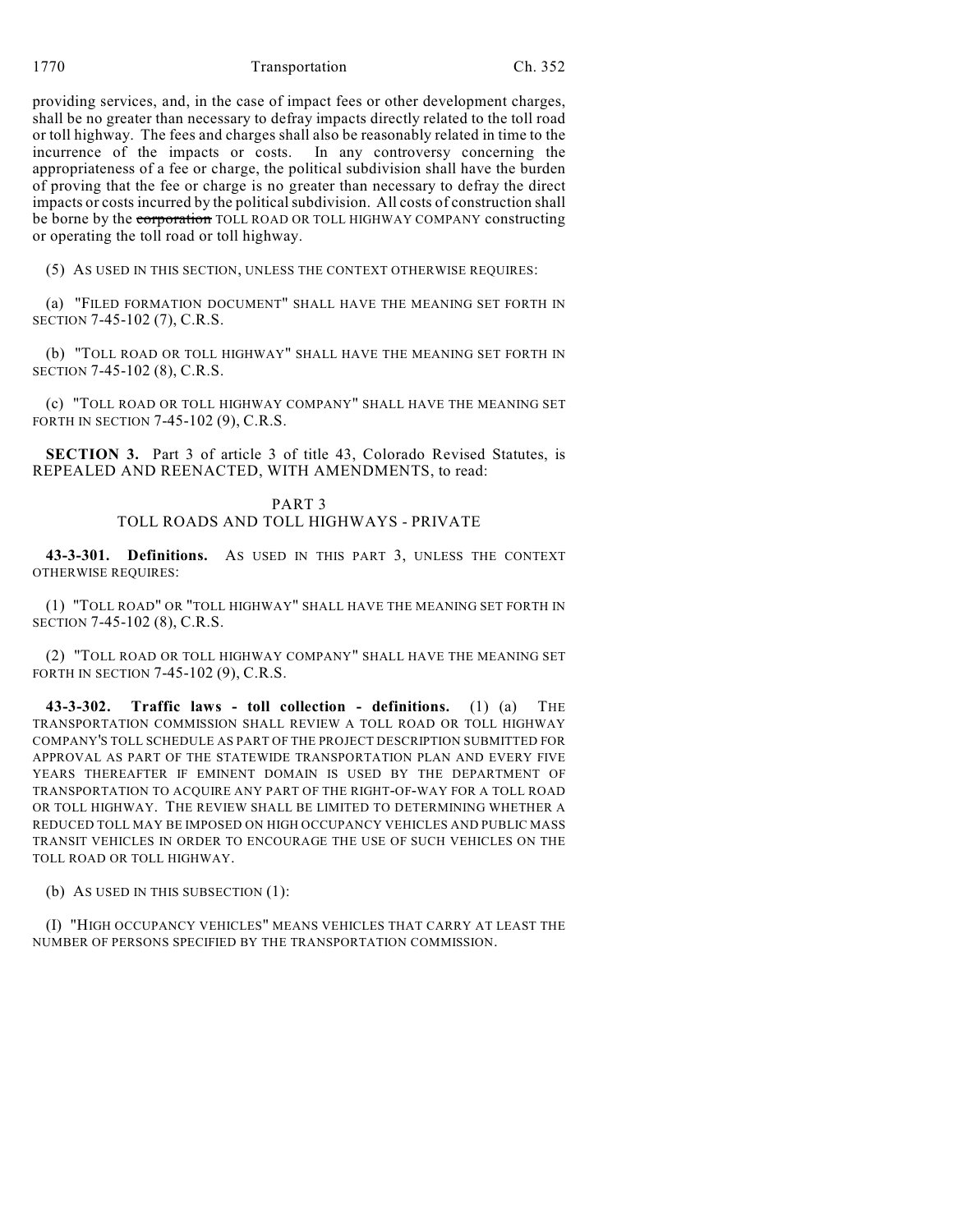(II) "PUBLIC MASS TRANSIT VEHICLES" MEANS VEHICLES OTHER THAN CHARTER OR SIGHTSEEING VEHICLES THAT:

(A) ARE OPERATED BY OR UNDER CONTRACT WITH THE REGIONAL TRANSPORTATION DISTRICT CREATED PURSUANT TO ARTICLE 9 OF TITLE 32, C.R.S., OR A REGIONAL TRANSPORTATION AUTHORITY CREATED PURSUANT TO PART 6 OF ARTICLE 4 OF THIS TITLE; AND

(B) PROVIDE REGULAR AND CONTINUING GENERAL OR SPECIAL TRANSPORTATION TO THE PUBLIC.

(c) IN DETERMINING WHETHER A REDUCED TOLL MAY BE IMPOSED ON HIGH OCCUPANCY VEHICLES AND PUBLIC MASS TRANSIT VEHICLES, THE TRANSPORTATION COMMISSION SHALL ENSURE THAT THE REDUCED TOLL DOES NOT LIMIT OR PRECLUDE A TOLL ROAD OR TOLL HIGHWAY COMPANY'S:

(I) RECOVERY OF THE COSTS ASSOCIATED WITH OPERATIONS, TOLL COLLECTION, AND ADMINISTRATION; AND

(II) REPAYMENT OF THE COMPANY'S CAPITAL OUTLAY COSTS FOR THE PROJECT AND RECOVERY OF A REASONABLE RETURN ON THE COMPANY'S INVESTMENT.

(2) STATE AND LOCAL LAW ENFORCEMENT AUTHORITIES ARE AUTHORIZED TO ENTER INTO TRAFFIC AND TOLL ENFORCEMENT AGREEMENTS WITH A TOLL ROAD OR TOLL HIGHWAY COMPANY. ANY FUNDS RECEIVED BY A STATE LAW ENFORCEMENT AUTHORITY PURSUANT TO A TOLL ENFORCEMENT AGREEMENT SHALL BE SUBJECT TO ANNUAL APPROPRIATIONS BY THE GENERAL ASSEMBLY TO THE LAW ENFORCEMENT AUTHORITY FOR THE PURPOSE OF PERFORMING ITS DUTIES PURSUANT TO THE AGREEMENT.

(3) A TOLL ROAD OR TOLL HIGHWAY COMPANY MAY ADOPT RULES PERTAINING TO THE ENFORCEMENT OF TOLL COLLECTION AND EVASION AND PROVIDING A CIVIL PENALTY FOR TOLL EVASION. THE CIVIL PENALTY ESTABLISHED BY A TOLL ROAD OR TOLL HIGHWAY COMPANY FOR ANY TOLL EVASION SHALL BE NOT LESS THAN TEN DOLLARS NOR MORE THAN TWO HUNDRED FIFTY DOLLARS, IN ADDITION TO ANY COSTS IMPOSED BY A COURT. A COMPANY MAY USE STATE OF THE ART TECHNOLOGY, INCLUDING BUT NOT LIMITED TO AUTOMATIC VEHICLE IDENTIFICATION PHOTOGRAPHY, TO AID IN THE COLLECTION OF TOLLS AND ENFORCEMENT OF TOLL VIOLATIONS. THE USE OF STATE OF THE ART TECHNOLOGY TO AID IN ENFORCEMENT OF TOLL VIOLATIONS SHALL BE GOVERNED SOLELY BY THIS SECTION.

(4) (a) ANY PERSON WHO EVADES A TOLL ESTABLISHED BY A TOLL ROAD OR TOLL HIGHWAY COMPANY SHALL BE SUBJECT TO THE CIVIL PENALTY ESTABLISHED BY THAT COMPANY FOR TOLL EVASION. ANY PEACE OFFICER AS DESCRIBED IN SECTION 16-2.5-101, C.R.S., SHALL HAVE THE AUTHORITY TO ISSUE CIVIL PENALTY ASSESSMENTS OR MUNICIPAL SUMMONS AND COMPLAINTS IF AUTHORIZED PURSUANT TO A MUNICIPAL ORDINANCE FOR THE TOLL EVASION.

(b) AT ANY TIME THAT A PERSON IS CITED FOR TOLL EVASION, THE PERSON OPERATING THE MOTOR VEHICLE INVOLVED SHALL BE GIVEN EITHER A NOTICE IN THE FORM OF A CIVIL PENALTY ASSESSMENT NOTICE OR A MUNICIPAL SUMMONS AND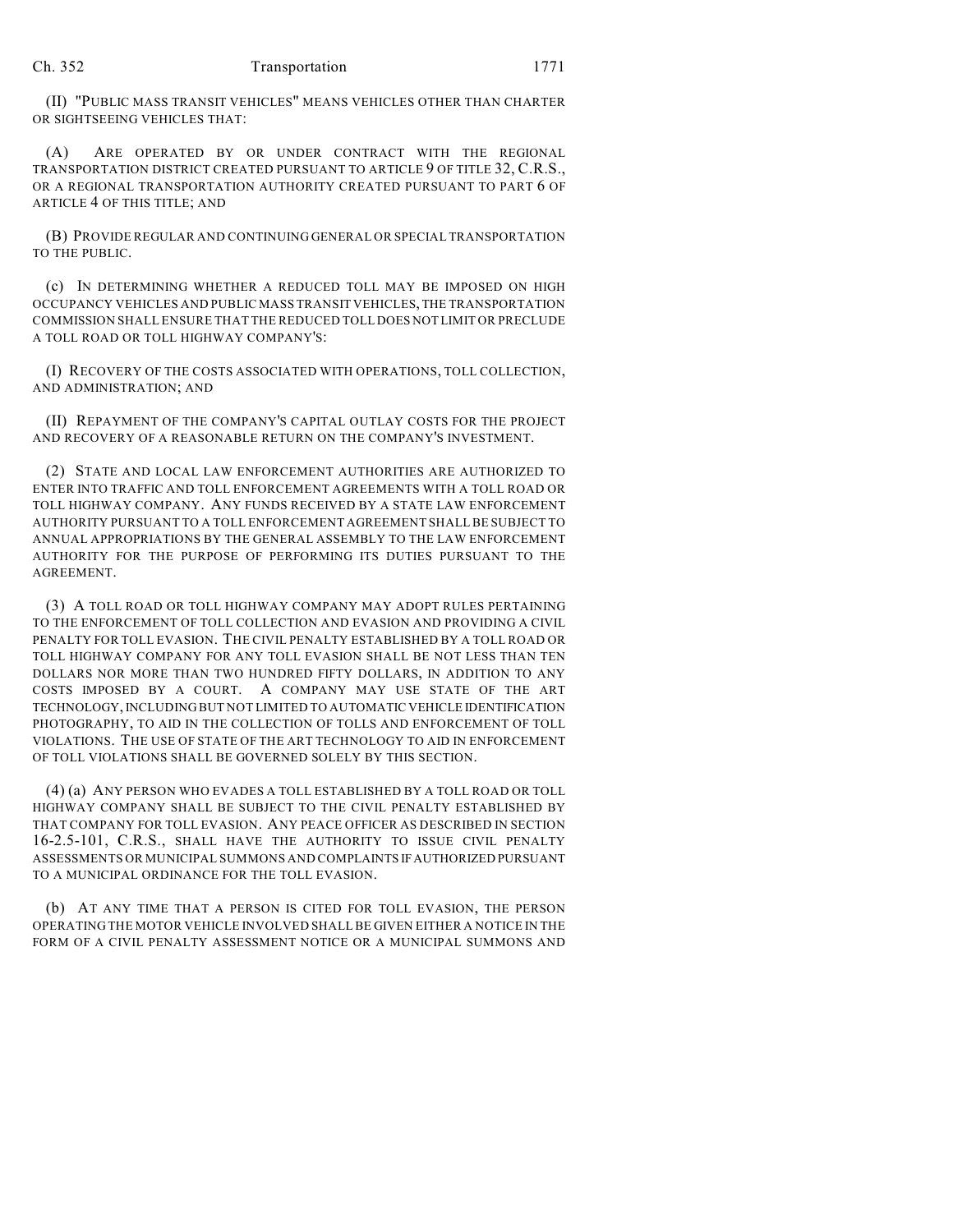1772 Transportation Ch. 352

COMPLAINT. IF A CIVIL PENALTY ASSESSMENT IS ISSUED, THE NOTICE SHALL BE TENDERED BY A PEACE OFFICER AS DESCRIBED IN SECTION 16-2.5-101, C.R.S., AND SHALL CONTAIN THE NAME AND ADDRESS OF THE PERSON, THE LICENSE NUMBER OF THE MOTOR VEHICLE INVOLVED, THE NUMBER OF THE PERSON'S DRIVER'S LICENSE, THE NATURE OF THE VIOLATION, THE AMOUNT OFTHE PENALTY PRESCRIBED FOR THE VIOLATION, THE DATE OF THE NOTICE, A PLACE FOR THE PERSON TO EXECUTE A SIGNED ACKNOWLEDGMENT OF THE PERSON'S RECEIPT OF THE CIVIL PENALTY ASSESSMENT NOTICE, A PLACE FOR THE PERSON TO EXECUTE A SIGNED ACKNOWLEDGMENT OF LIABILITY FOR THE CITED VIOLATION, AND SUCH OTHER INFORMATION AS MAY BE REQUIRED BY LAW TO CONSTITUTE THE NOTICE AS A COMPLAINT TO APPEAR FOR ADJUDICATION OF TOLL EVASION PURSUANT TO THIS SECTION IF THE PRESCRIBED TOLL, FEE, AND CIVIL PENALTY ARE NOT PAID WITHIN TWENTY DAYS. EVERY CITED PERSON SHALL EXECUTE THE SIGNED ACKNOWLEDGMENT OF THE PERSON'S RECEIPT OF THE CIVIL PENALTY ASSESSMENT NOTICE.

(c) THE ACKNOWLEDGMENT OF LIABILITY SHALL BE EXECUTED AT THE TIME THE CITED PERSON PAYS THE PRESCRIBED PENALTY. THE PERSON CITED SHALL PAY THE TOLL, FEE, AND CIVIL PENALTY AUTHORIZED BY THE TOLL ROAD OR TOLL HIGHWAY COMPANY INVOLVED AT THE OFFICE OF THE COMPANY, EITHER IN PERSON OR BY POSTMARKING THE PAYMENT WITHIN TWENTY DAYS OF THE CITATION. IF THE PERSON CITED DOES NOT PAY THE PRESCRIBED TOLL, FEE, AND CIVIL PENALTY WITHIN TWENTY DAYS OF THE NOTICE, THE CIVIL PENALTY ASSESSMENT NOTICE SHALL CONSTITUTE A COMPLAINT TO APPEAR FOR ADJUDICATION OF TOLL EVASION IN COURT OR IN AN ADMINISTRATIVE TOLL ENFORCEMENT PROCEEDING, AND THE PERSON CITED SHALL, WITHIN THE TIME SPECIFIED IN THE CIVIL PENALTY ASSESSMENT NOTICE, FILE AN ANSWER TO THIS COMPLAINT IN THE MANNER SPECIFIED IN THE NOTICE.

(d) IF A MUNICIPAL SUMMONS AND COMPLAINT IS ISSUED, THE ADJUDICATION OF THE VIOLATION SHALL BE CONDUCTED AND THE FORMAT OF THE SUMMONS AND COMPLAINT SHALL BE DETERMINED PURSUANT TO THE TERMS OF THE MUNICIPAL ORDINANCE AUTHORIZING ISSUANCE OF SUCH A SUMMONS AND COMPLAINT. IN NO CASE SHALL THE PENALTY UPON CONVICTION FOR VIOLATION OF A MUNICIPAL ORDINANCE FOR TOLL EVASION EXCEED THE LIMIT ESTABLISHED IN SUBSECTION (3) OF THIS SECTION.

(5) (a) THE RESPECTIVE COURTS OF THE MUNICIPALITIES, COUNTIES, AND CITIES AND COUNTIES ARE GIVEN JURISDICTION TO TRY ALL CASES ARISING UNDER MUNICIPAL ORDINANCES AND STATE LAWS GOVERNING THE USE OF A TOLL ROAD OR TOLL HIGHWAY OPERATED BY A TOLL ROAD OR TOLL HIGHWAY COMPANY AND ARISING UNDER THE TOLL EVASION CIVIL PENALTY REGULATIONS ENACTED BY A TOLL ROAD OR TOLL HIGHWAY COMPANY. VENUE FOR SUCH CASES SHALL BE IN THE MUNICIPALITY, COUNTY, OR CITY AND COUNTY WHERE THE ALLEGED VIOLATION OF MUNICIPAL ORDINANCE OR STATE LAW OR OF THE CORPORATE REGULATION OCCURRED.

(b) AT THE REQUEST OF THE JUDICIAL DEPARTMENT, A TOLL ROAD OR TOLL HIGHWAY COMPANY SHALL CONSIDER ESTABLISHING AN ADMINISTRATIVE TOLL ENFORCEMENT PROCESS AND MAY, BY RESOLUTION, ADOPT RULES CREATING SUCH A PROCESS. THE RULES PERTAINING TO THE ADMINISTRATIVE ENFORCEMENT OF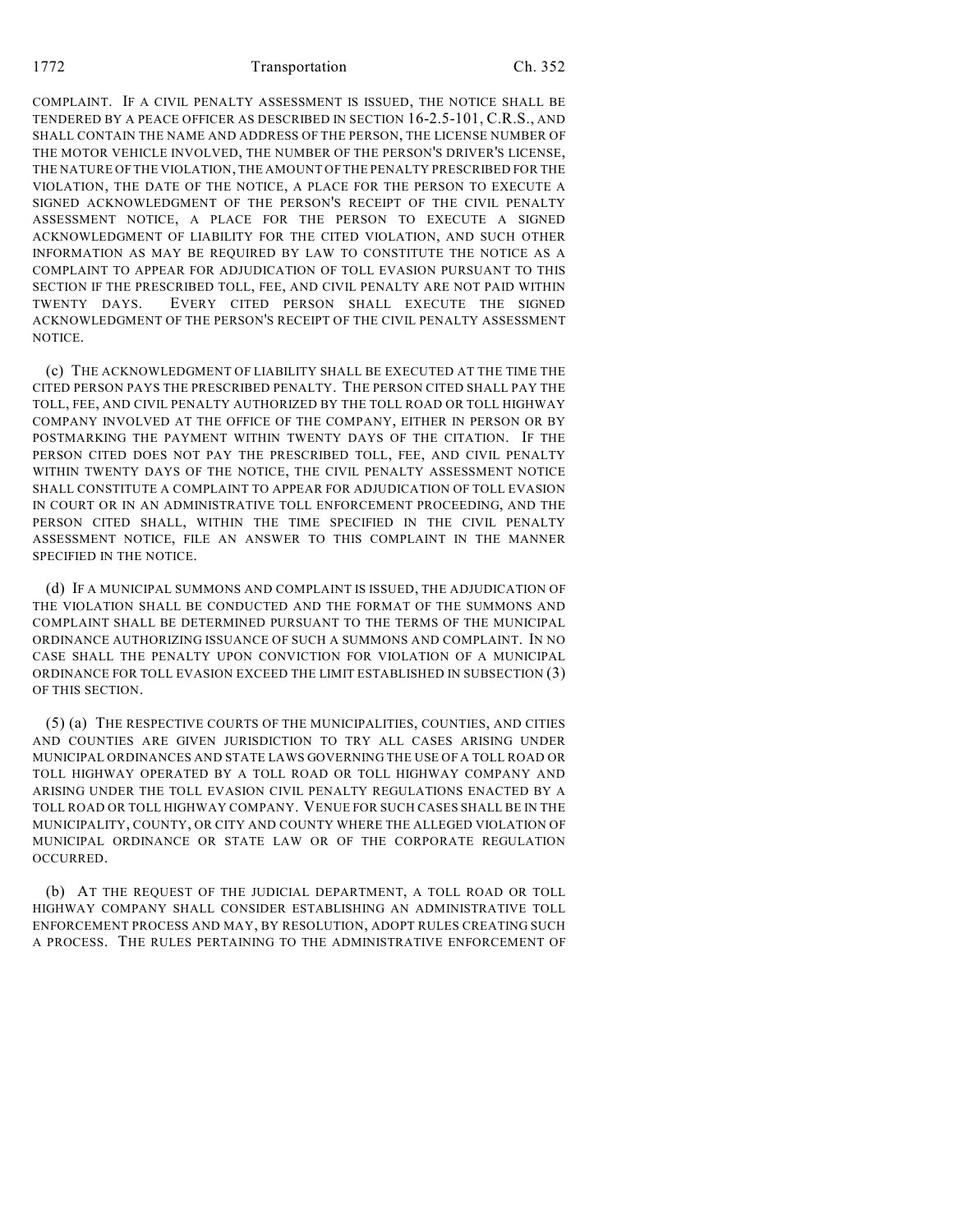TOLL EVASION SHALL REQUIRE NOTICE TO THE PERSON CITED FOR TOLL EVASION AND PROVIDE TO THE PERSON AN OPPORTUNITY TO APPEAR AT AN OPEN HEARING CONDUCTED BY AN IMPARTIAL HEARING OFFICER AND A RIGHT TO APPEAL THE FINAL ADMINISTRATIVE DETERMINATION OF TOLL EVASION TO THE COUNTY COURT FOR THE COUNTY IN WHICH THE VIOLATION OCCURRED.

(c) IF A TOLL ROAD OR TOLL HIGHWAY COMPANY ESTABLISHES AN ADMINISTRATIVE TOLL ENFORCEMENT PROCESS, NO COURT OF A MUNICIPALITY, COUNTY, OR CITY AND COUNTY SHALL HAVE JURISDICTION TO HEAR TOLL EVASION CASES ARISING ON A PUBLIC HIGHWAY OPERATED BY THE COMPANY.

(d) A TOLL EVASION CASE MAY BE ADJUDICATED BY AN IMPARTIAL HEARING OFFICER IN AN ADMINISTRATIVE HEARING CONDUCTED PURSUANT TO THIS SECTION AND THE RULES PROMULGATED BY A TOLL ROAD OR TOLL HIGHWAY COMPANY. THE HEARING OFFICER SHALL BE AN INDEPENDENT CONTRACTOR OF THE TOLL ROAD OR TOLL HIGHWAY COMPANY.

(e) A TOLL ROAD OR TOLL HIGHWAY COMPANY MAY FILE A CERTIFIED COPY OF AN ORDER IMPOSING A TOLL, FEE, AND CIVIL PENALTY THAT IS ENTERED BY THE HEARING OFFICER IN AN ADJUDICATION OF A TOLL EVASION WITH THE CLERK OF THE COUNTY COURT IN THE COUNTY IN WHICH THE VIOLATION OCCURRED AT ANY TIME AFTER THE ORDER IS ENTERED. THE CLERK SHALL RECORD THE ORDER IN THE JUDGMENT BOOK OF THE COURT AND ENTER IT IN THE JUDGMENT DOCKET. THE ORDER SHALL HAVE THE EFFECT OF A JUDGMENT OF THE COUNTY COURT, AND THE COURT MAY EXECUTE THE ORDER AS IN THE OTHER CASES.

(f) AN ADMINISTRATIVE ADJUDICATION OF A TOLL EVASION BY A TOLL ROAD OR TOLL HIGHWAY COMPANY IS SUBJECT TO JUDICIAL REVIEW. THE ADMINISTRATIVE ADJUDICATION MAY BE APPEALED AS TO MATTERS OF LAW AND FACT TO THE COUNTY COURT FOR THE COUNTY IN WHICH THE VIOLATION OCCURRED. THE APPEAL SHALL BE A REVIEW OF THE RECORD OF THE ADMINISTRATIVE ADJUDICATION AND NOT A DE NOVO HEARING.

(g) NOTWITHSTANDING THE SPECIFIC REMEDIES PROVIDED BY THIS SECTION, A TOLL ROAD OR TOLL HIGHWAY COMPANY SHALL HAVE EVERY REMEDY AVAILABLE UNDER THE LAW TO ENFORCE UNPAID TOLLS AND FEES AS DEBTS OWED TO THE TOLL ROAD OR TOLL HIGHWAY COMPANY.

(6) THE AGGREGATE AMOUNT OF PENALTIES, EXCLUSIVE OF COURT COSTS, COLLECTED AS A RESULT OF CIVIL PENALTIES IMPOSED PURSUANT TO RULES AUTHORIZED IN SUBSECTION (3) OF THIS SECTION SHALL BE REMITTED TO THE TOLL ROAD OR TOLL HIGHWAY COMPANY IN WHOSE NAME THE CIVIL PENALTY ASSESSMENT NOTICE WAS ISSUED AND SHALL BE APPLIED BY THE COMPANY TO DEFRAY THE COSTS AND EXPENSES OF ENFORCING THE LAWS OF THE STATE AND THE RULES OF THE COMPANY. IF A MUNICIPAL SUMMONS OR COMPLAINT IS ISSUED, THE AGGREGATE PENALTY SHALL BE APPORTIONED PURSUANT TO THE TERMS OF ANY ENFORCEMENT AGREEMENT.

(7) (a) IN ADDITION TO THE PENALTY ASSESSMENT PROCEDURE PROVIDED FOR IN SUBSECTION (4) OF THIS SECTION, WHERE AN INSTANCE OF TOLL EVASION IS EVIDENCED BY AUTOMATIC VEHICLE IDENTIFICATION PHOTOGRAPHY OR OTHER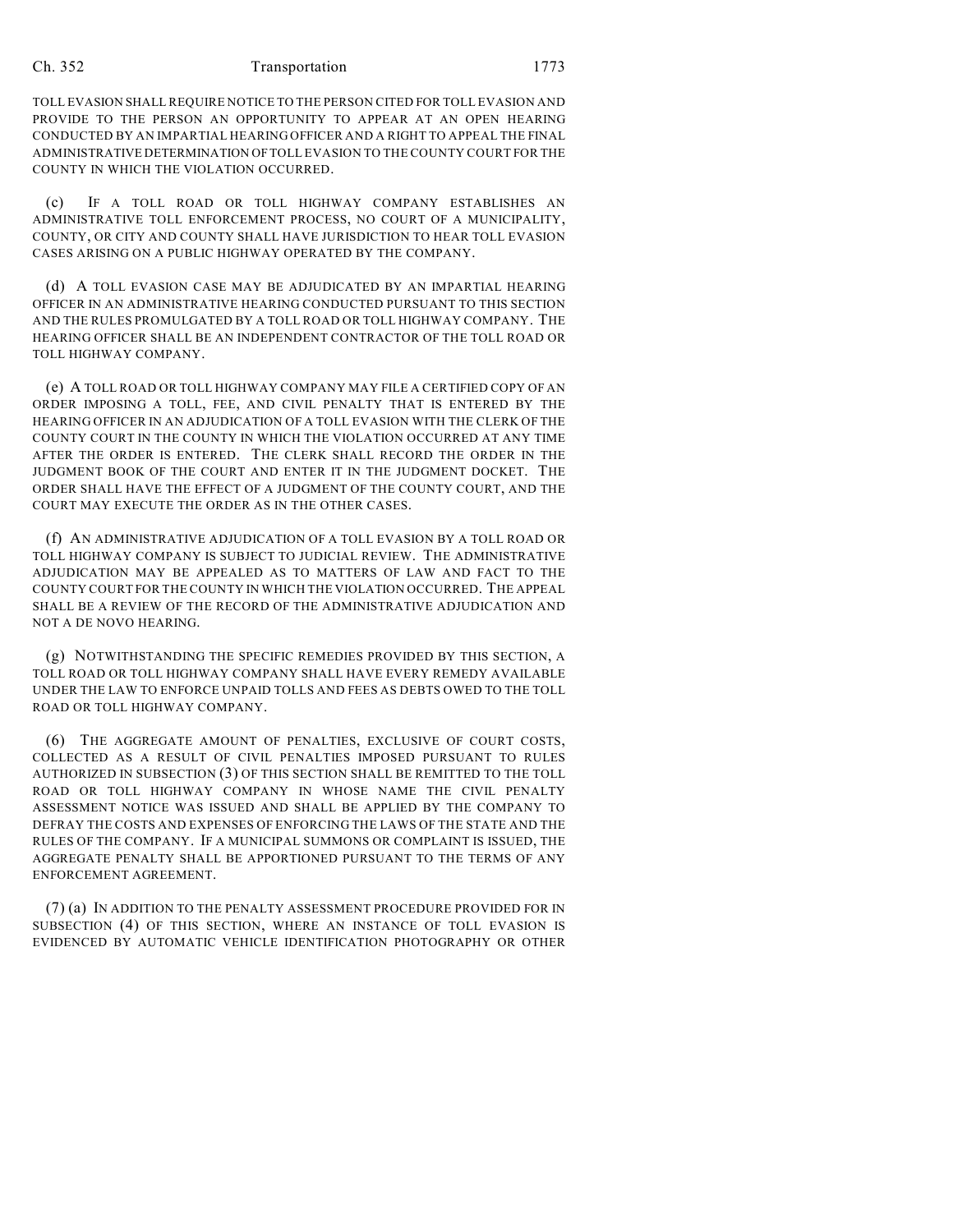TECHNOLOGY NOT INVOLVING A PEACE OFFICER, A CIVIL PENALTY ASSESSMENT NOTICE MAY BE ISSUED AND SENT BY FIRST-CLASS MAIL, OR BY ANY MAIL DELIVERY SERVICE OFFERED BY AN ENTITY OTHER THAN THE UNITED STATES POSTAL SERVICE THAT IS EQUIVALENT TO OR SUPERIOR TO FIRST-CLASS MAIL WITH RESPECT TO DELIVERY SPEED, RELIABILITY, AND PRICE, BY THE TOLL ROAD OR TOLL HIGHWAY COMPANY TO THE REGISTERED OWNER OF THE MOTOR VEHICLE INVOLVED. THE NOTICE SHALL CONTAIN THE NAME AND ADDRESS OF THE REGISTERED OWNER OF THE VEHICLE INVOLVED, THE LICENSE NUMBER OF THE VEHICLE INVOLVED, THE TIME AND LOCATION OF THE VIOLATION, THE AMOUNT OF THE PENALTY PRESCRIBED FOR THE VIOLATION, A PLACE FOR THE REGISTERED OWNER OF THE VEHICLE TO EXECUTE A SIGNED ACKNOWLEDGMENT OF LIABILITY FOR THE CITED VIOLATION, AND SUCH OTHER INFORMATION AS MAY BE REQUIRED BY LAW TO CONSTITUTE THE NOTICE AS A COMPLAINT TO APPEAR FOR ADJUDICATION OF A TOLL EVASION CIVIL PENALTY ASSESSMENT. THE REGISTERED OWNER OF THE VEHICLE INVOLVED IN A TOLL EVASION SHALL BE LIABLE FOR THE TOLL, FEE, AND CIVIL PENALTY IMPOSED BY THE COMPANY, EXCEPT AS OTHERWISE PROVIDED BY PARAGRAPH (b) OF THIS SUBSECTION (7).

(b) IN ADDITION TO ANY OTHER LIABILITY PROVIDED FOR IN THIS SECTION, THE OWNER OF A MOTOR VEHICLE WHO IS ENGAGED IN THE BUSINESS OF LEASING OR RENTING MOTOR VEHICLES IS LIABLE FOR PAYMENT OF A TOLL EVASION VIOLATION CIVIL PENALTY; EXCEPT THAT, AT THE DISCRETION OF THE OWNER:

(I) THE OWNER MAY OBTAIN PAYMENT FOR A TOLL EVASION VIOLATION CIVIL PENALTY FROM THE PERSON OR COMPANY WHO LEASED OR RENTED THE VEHICLE AT THE TIME OF THE TOLL EVASION THROUGH A CREDIT OR DEBIT CARD PAYMENT AND FORWARD THE PAYMENT ON TO THE TOLL ROAD OR TOLL HIGHWAY COMPANY; OR

(II) THE OWNER MAY SEEK TO AVOID LIABILITY FOR A TOLL EVASION VIOLATION CIVIL PENALTY IF THE OWNER OF THE LEASED OR RENTED MOTOR VEHICLE CAN FURNISH SUFFICIENT EVIDENCE THAT, AT THE TIME OF THE TOLL EVASION VIOLATION, THE VEHICLE WAS LEASED OR RENTED TO ANOTHER PERSON. TO AVOID LIABILITY FOR PAYMENT, THE OWNER OF THE MOTOR VEHICLE SHALL, WITHIN THIRTY DAYS AFTER RECEIPT OF THE NOTIFICATION OF THE TOLL EVASION VIOLATION, FURNISH TO THE TOLL ROAD OR TOLL HIGHWAY COMPANY AN AFFIDAVIT CONTAINING THE NAME, ADDRESS, AND STATE DRIVER'S LICENSE NUMBER OF THE PERSON OR COMPANY WHO LEASED OR RENTED THE VEHICLE. AS A CONDITION TO AVOID LIABILITY FOR PAYMENT OF A TOLL EVASION VIOLATION CIVIL PENALTY, ANY PERSON OR COMPANY WHO LEASES OR RENTS MOTOR VEHICLES TO A PERSON SHALL INCLUDE A NOTICE IN THE LEASING OR RENTAL AGREEMENT STATING THAT, PURSUANT TO THE REQUIREMENTS OF THIS SECTION, THE PERSON RENTING OR LEASING THE VEHICLE IS LIABLE FOR PAYMENT OF A TOLL EVASION VIOLATION CIVIL PENALTY INCURRED ON OR AFTER THE DATE THE PERSON RENTING OR LEASING THE VEHICLE TAKES POSSESSION OF THE MOTOR VEHICLE. THE NOTICE SHALL INFORM THE PERSON RENTING OR LEASING THE VEHICLE THAT THE PERSON'S NAME, ADDRESS, AND STATE DRIVER'S LICENSE NUMBER SHALL BE FURNISHED TO THE TOLL ROAD OR TOLL HIGHWAY COMPANY WHEN A TOLL EVASION VIOLATION CIVIL PENALTY IS INCURRED DURING THE TERM OF THE LEASE OR RENTAL AGREEMENT.

(c) IF THE PRESCRIBED PENALTY IS NOT PAID WITHIN TWENTY DAYS, IN ORDER TO ENSURE THAT ADEQUATE NOTICE HAS BEEN GIVEN, A TOLL ROAD OR TOLL HIGHWAY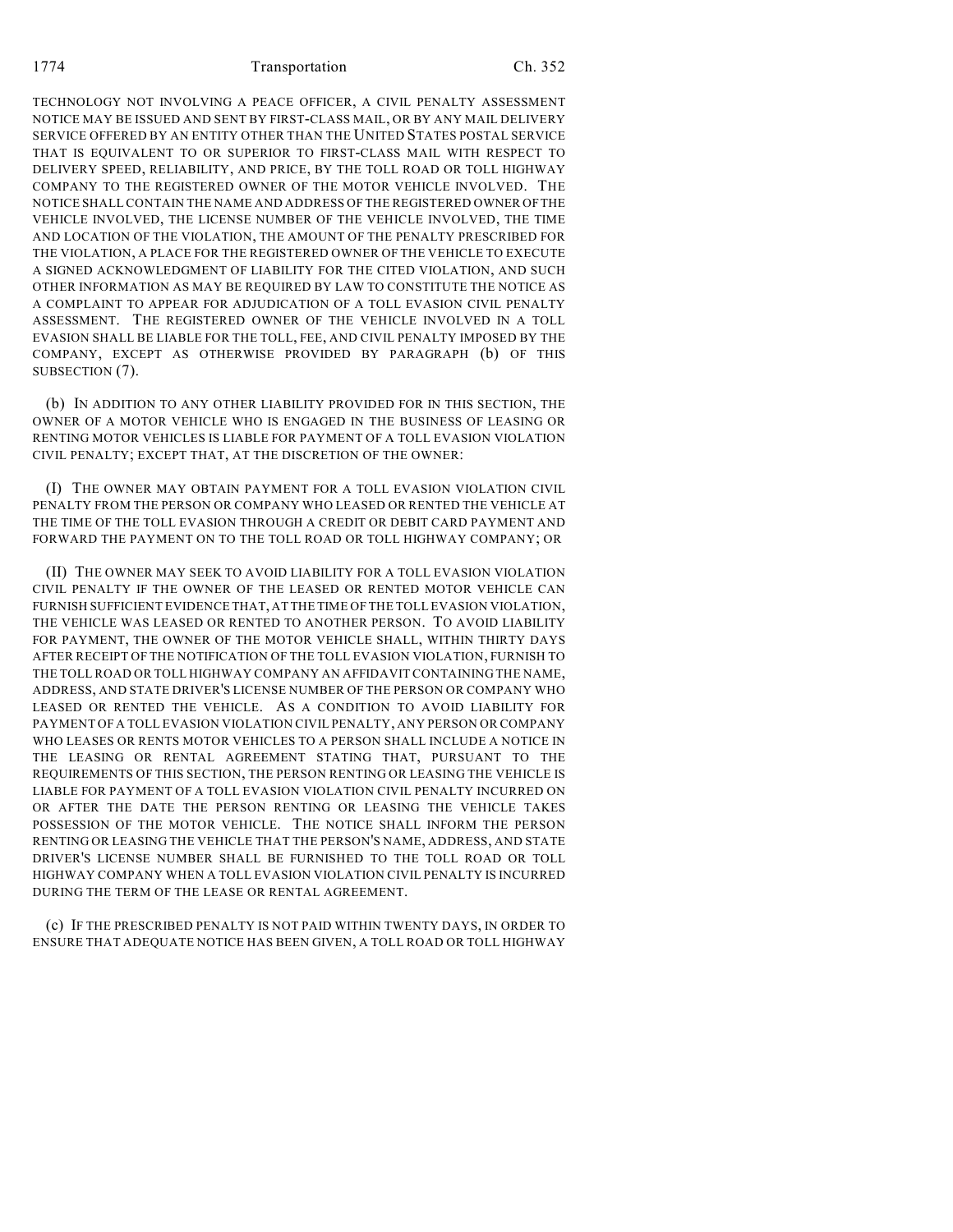COMPANY SHALL SEND A SECOND PENALTY ASSESSMENT NOTICE BY CERTIFIED MAIL, RETURN RECEIPT REQUESTED, OR BY ANY MAIL DELIVERY SERVICE OFFERED BY AN ENTITY OTHER THAN THE UNITED STATES POSTAL SERVICE THAT IS EQUIVALENT TO OR SUPERIOR TO CERTIFIED MAIL, RETURN RECEIPT REQUESTED, WITH RESPECT TO RECEIPT VERIFICATION AND DELIVERY SPEED, RELIABILITY, AND PRICE, CONTAINING THE SAME INFORMATION AS IS SPECIFIED IN PARAGRAPH (a) OF THIS SUBSECTION (7). THE NOTICE SHALL SPECIFY THAT THE REGISTERED OWNER OF THE VEHICLE MAY PAY THE SAME PENALTY ASSESSMENT AT ANY TIME PRIOR TO THE SCHEDULED HEARING. IF THE REGISTERED OWNER OF THE VEHICLE DOES NOT PAY THE PRESCRIBED TOLL, FEE, AND CIVIL PENALTY WITHIN TWENTY DAYS OF THE NOTICE, THE CIVIL PENALTY ASSESSMENT NOTICE SHALL CONSTITUTE A COMPLAINT TO APPEAR FOR ADJUDICATION OF A TOLL EVASION IN COURT OR IN AN ADMINISTRATIVE TOLL ENFORCEMENT PROCEEDING AND THE REGISTERED OWNER OF THE VEHICLE SHALL, WITHIN THE TIME SPECIFIED IN THE CIVIL PENALTY ASSESSMENT NOTICE, FILE AN ANSWER TO THE COMPLAINT IN THE MANNER SPECIFIED IN THE NOTICE. IF THE REGISTERED OWNER OF THE VEHICLE FAILS TO PAY IN FULL THE OUTSTANDING TOLL, FEE, AND CIVIL PENALTY SET FORTH IN THE NOTICE OR TO APPEAR AND ANSWER THE NOTICE AS SPECIFIED IN THE NOTICE, THE REGISTERED OWNER OF THE VEHICLE SHALL BE DEEMED TO HAVE ADMITTED LIABILITY AND TO HAVE WAIVED THE RIGHT TO A HEARING, AND A FINAL ORDER OF LIABILITY IN DEFAULT AGAINST THE REGISTERED OWNER OF THE VEHICLE MAY BE ENTERED.

(8) A COURT WITH JURISDICTION IN A TOLL EVASION CASE PURSUANT TO PARAGRAPH (a) OF SUBSECTION (5) OF THIS SECTION OR A TOLL ROAD OR TOLL HIGHWAY COMPANY WITH JURISDICTION IN A TOLL EVASION CASE PURSUANT TO PARAGRAPH (b) OF SUBSECTION (5) OF THIS SECTION MAY REPORT TO THE DEPARTMENT OF REVENUE ANY OUTSTANDING JUDGMENT OR WARRANT OR ANY FAILURE TO PAY THE TOLL, FEE, AND CIVIL PENALTY FOR ANY TOLL EVASION. UPON RECEIPT OF A CERTIFIED REPORT FROM A COURT OR A TOLL ROAD OR TOLL HIGHWAY COMPANY STATING THAT THE OWNER OF A REGISTERED VEHICLE HAS FAILED TO PAY A TOLL, FEE, AND CIVIL PENALTY RESULTING FROM A FINAL ORDER ENTERED BY THE TOLL ROAD OR TOLL HIGHWAY COMPANY, THE DEPARTMENT SHALL NOT RENEW THE VEHICLE REGISTRATION OF THE VEHICLE UNTIL THE TOLL, FEE, AND CIVIL PENALTY ARE PAID IN FULL. THE TOLL ROAD OR TOLL HIGHWAY COMPANY SHALL CONTRACT WITH AND COMPENSATE A VENDOR APPROVED BY THE DEPARTMENT FOR THE DIRECT COSTS ASSOCIATED WITH THE NONRENEWAL OF A VEHICLE REGISTRATION PURSUANT TO THIS SUBSECTION (8). THE DEPARTMENT HAS NO AUTHORITY TO ASSESS ANY POINTS AGAINST A LICENSE UNDER SECTION 42-2-127, C.R.S., UPON ENTRY OF A CONVICTION OR JUDGMENT FOR ANY TOLL EVASION.

**43-3-303. Toll roads must be kept in repair.** IT IS THE DUTY OF ALL OWNERS OR OPERATORS OF ROADS UPON WHICH TOLLS ARE CHARGED TO KEEP THEIR ROADS IN GOOD REPAIR AT ALL POINTS, AND THE CONDITION OF THE ROADS SHALL BE DETERMINED BY THE GRADE THEREOF AND THE SEASON OF THE YEAR IN WHICH THEY ARE USED.

**43-3-304. Noncompete agreements.** A TOLL ROAD OR TOLL HIGHWAY COMPANY MAY NOT ENTER INTO A NONCOMPETE AGREEMENT WITH A PUBLIC ENTITY IF THE AGREEMENT WOULD DEGRADE AN EXISTING ROADWAY OR EITHER DELAY OR PREVENT THE CONSTRUCTION OR UPGRADING OF A ROAD OR HIGHWAY THAT IS INCLUDED IN THE FISCALLY CONSTRAINED REGIONAL TRANSPORTATION PLAN